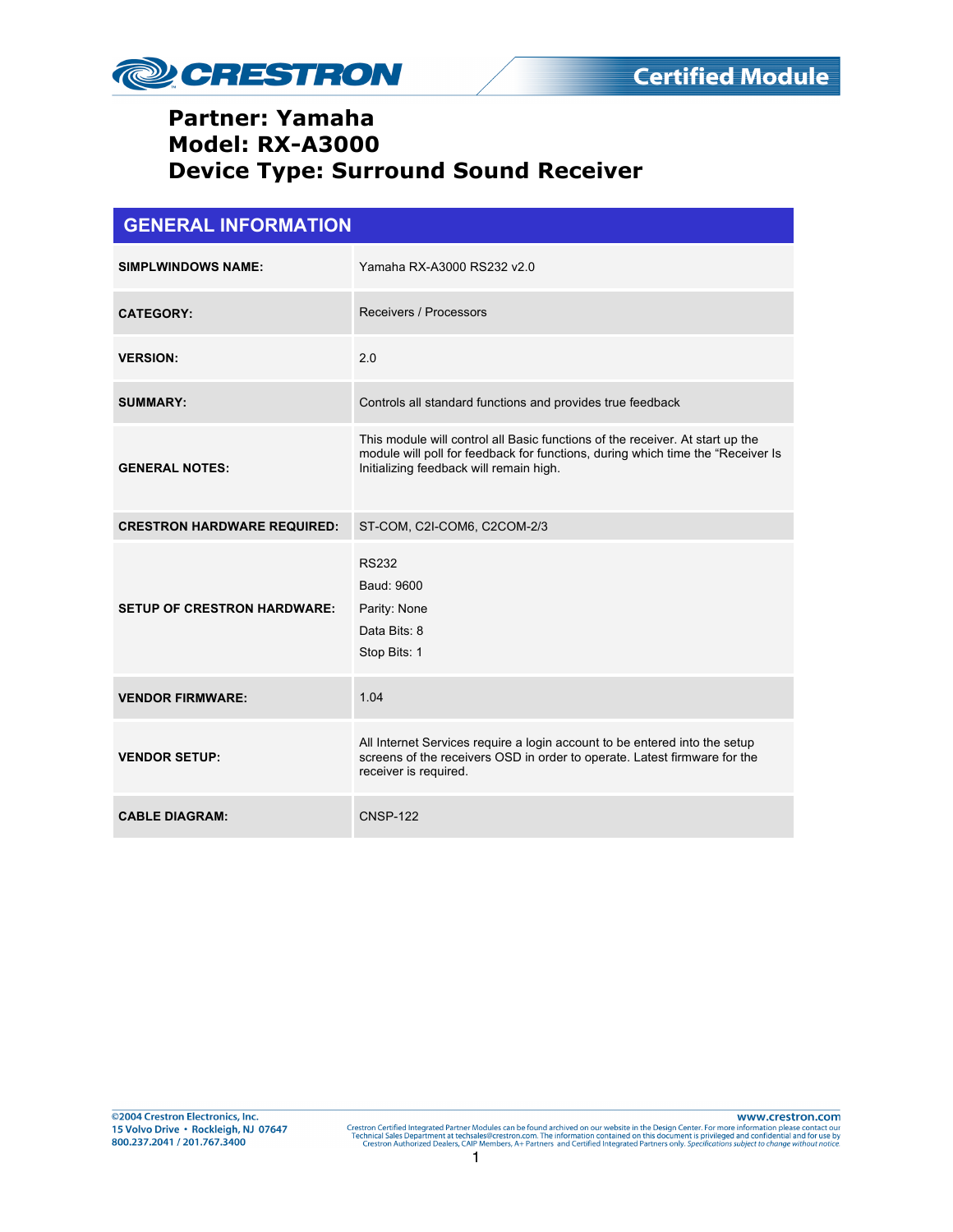



| <b>CONTROL:</b>       |   |                                       |
|-----------------------|---|---------------------------------------|
| <b>Connect</b>        | D | Hold high to connect to the receiver. |
| System_Power_On       | D | Turns on Receivers System Power       |
| System_Standby        | D | Puts the entire receiver into standby |
| System Party On       | D | Turns the party mode on               |
| System_Party_Off      | D | Turns the party mode off              |
| System Party Vol Up   | D | Ramps the volume up on all zones      |
| System_Party_Vol_Down | D | Ramps all the zones volume down       |
| System Party Mute On  | D | Mutes all audio zones                 |
| System_Party_Mute_Off | D | Turns the mute off on all zones       |
| Main HDMI Output Off  | D | Shuts off the HDMI output             |

@2004 Crestron Electronics, Inc. 15 Volvo Drive · Rockleigh, NJ 07647 800.237.2041 / 201.767.3400

www.crestron.com Crestron Certified Integrated Partner Modules can be found archived on our website in the Design Center. For more information please contact our Technical Sales Department at techsales®crestron.com. The information contain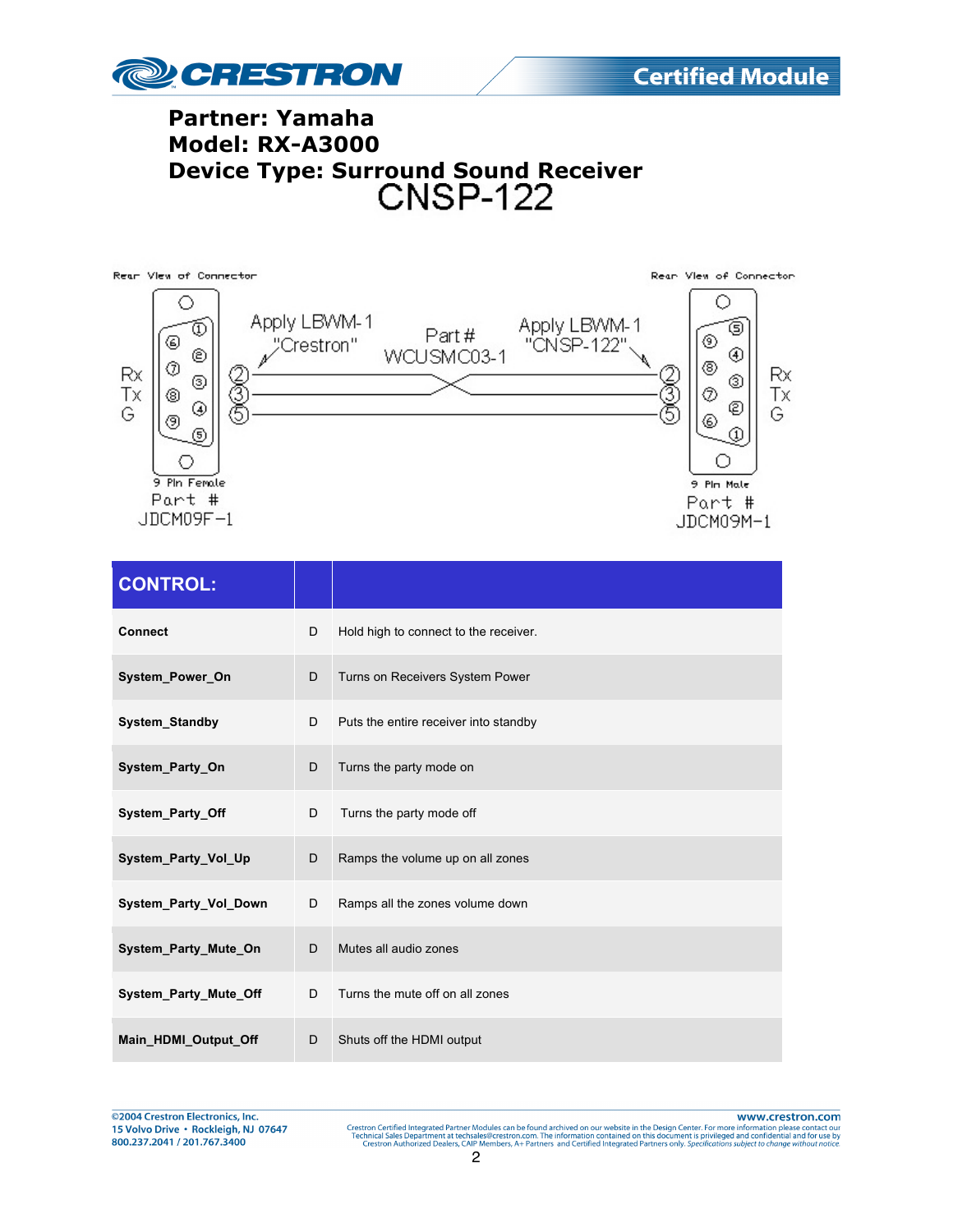

| <b>CONTROL:</b>                      |   |                                                             |
|--------------------------------------|---|-------------------------------------------------------------|
| Main_HDMI_Output_1                   | D | Routes the selected input to HDMI Out 1 Only                |
| Main_HDMI_Output_2                   | D | Routes the current input to HDMI Out 2 only                 |
| Main_HDMI_Output_1+2                 | D | Routes the selected input to HDMI Outs 1&2 At The Same Time |
| Main_HDMI_Processor_On               | D | Turns on the HDMI processing                                |
| Main_HDMI_Processor_Off              | D | Turns off the HDMI processing                               |
| Main_HDMI_Aspect_Throug<br>h         | D | Changes the HDMI output aspect ratio to Through             |
| Main HDMI Aspect 16x9 N<br>ormal     | D | Changes the HDMI output aspect ratio to 16x9 Normal         |
| Main_HDMI_Aspect_Smart_<br>Zoom      | D | Changes the HDMI output aspect ratio to Smart Zoom          |
| Main_HDMI_Resolution_Aut<br>o        | D | Changes the HDMI resolution to Auto                         |
| Main_HDMI_Resolution_480<br>p_/_576p | D | Changes the HDMI resolution to 480p / 576p                  |
| Main_HDMI_Resolution_720<br>р        | D | Changes the HDMI resolution to 720p                         |
| Main_HDMI_Resolution_108<br>0i       | D | Changes the HDMI resolution to 1080i                        |
| Main_HDMI_Resolution_108<br>0p       | D | Changes the HDMI resolution to 1080p                        |
| Main_HDMI_Resolution_Thr<br>ough     | D | Changes the HDMI resolution to through                      |
| Main_Power_On                        | D | Turns the main zone power on                                |
| Main_Standby                         | D | Puts the main zone onto standby                             |
| Main_Sleep_Off                       | D | Turns the main zone sleep timer off                         |
| Main_Sleep_120_Minutes               | D | Turns the main zone sleep timer to 120min                   |
| Main_Sleep_90_Minutes                | D | Turns the main zone sleep timer to 90min                    |

@2004 Crestron Electronics, Inc. 15 Volvo Drive · Rockleigh, NJ 07647 800.237.2041 / 201.767.3400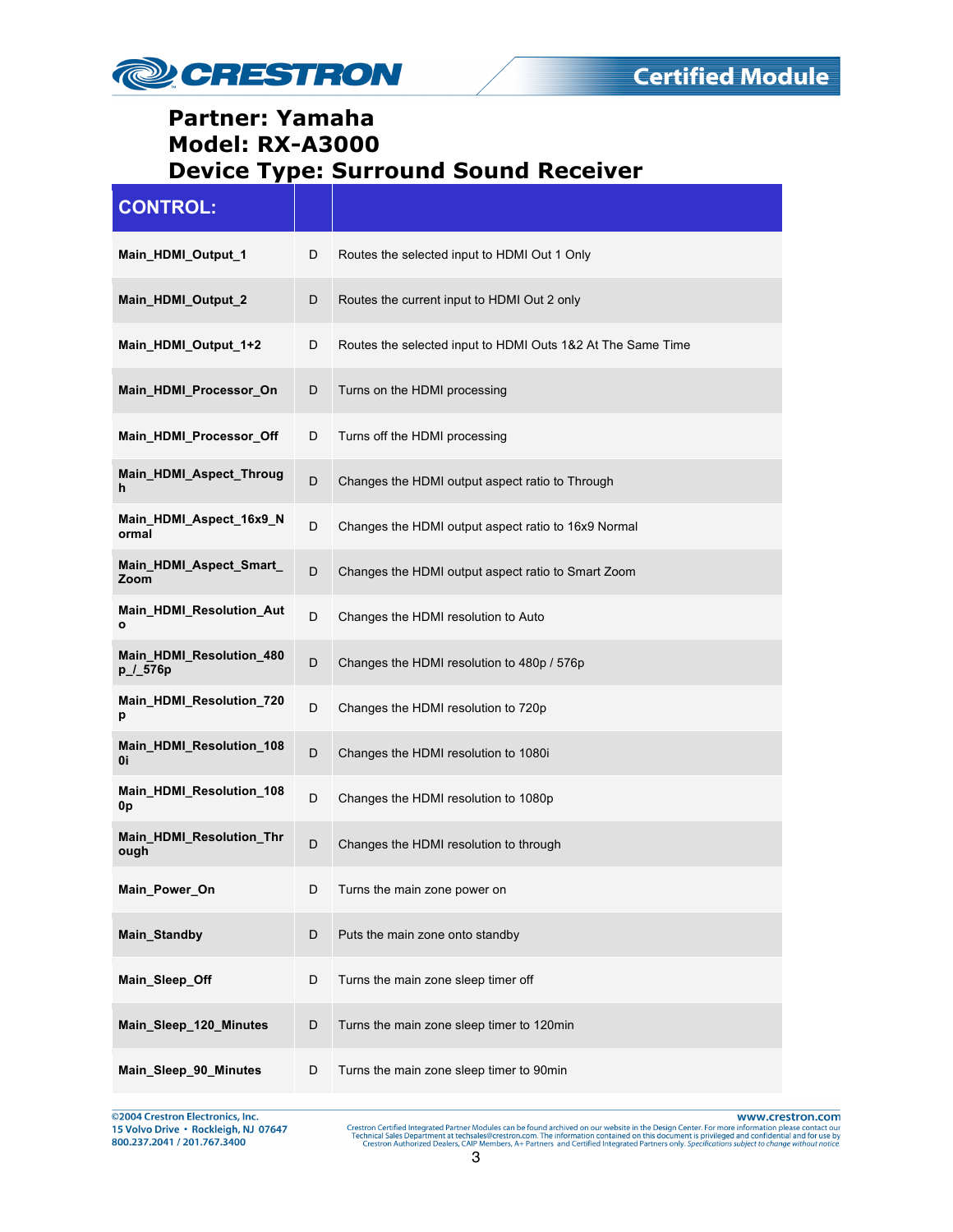

| <b>CONTROL:</b>                        |   |                                                       |
|----------------------------------------|---|-------------------------------------------------------|
| Main_Sleep_60_Minutes                  | D | Turns the main zone sleep timer to 60min              |
| Main_Sleep_30_Minutes                  | D | Turns the main zone sleep timer to 30min              |
| Main_Volume_Up                         | D | Ramp the volume up for the main zone                  |
| Main Volume Down                       | D | Ramp the volume down for the main zone                |
| Main_Initial_Volume_Mode_<br>On        | D | Turns on the main zones initial volume mode           |
| Main_Initial_Volume_Mode_<br>Off       | D | Turns off the main zones initial volume mode          |
| Main_Mute_On/Off                       | D | Toggles the main zones mute on and off                |
| Main_Mute_On                           | D | Turns the main zones mute on                          |
| Main_Mute_Off                          | D | Turns the main zones mute off                         |
| Main_input_*                           | D | Sets the main zone to the * Input                     |
| Main_Scene1 *                          | D | Triggers scene * for the main zone                    |
| Main_Input_Audio_Type_Au<br>to         | D | Sets the main zone audio input type to auto           |
| Main_Input_Audio_Type_HD<br>ΜI         | D | Sets the main zone audio input type to HDMI           |
| Main_Input_Audio_Type_Co<br>ax/Optical | D | Sets the main zone input audio type to Coax / Optical |
| Main_Input_Audio_Analog                | D | Sets the main zone input audio type to Analog         |
| Main_Decoder_Auto                      | D | Sets the main decoder to auto mode                    |
| Main_Decoder_DTS                       | D | Sets the main decoder to dts mode                     |
| Main_Pure_Diect_Mode_On                | D | Sets the main zone pure direct mode on                |
| Main_Pure_Direct_Mode_Off              | D | Sets the main zone pure direct mode off               |

@2004 Crestron Electronics, Inc. 15 Volvo Drive · Rockleigh, NJ 07647 800.237.2041 / 201.767.3400

www.crestron.com

Crestron Certified Integrated Partner Modules can be found archived on our website in the Design Center. For more information please contact our Technical Sales Department at techsales®crestron.com. The information contain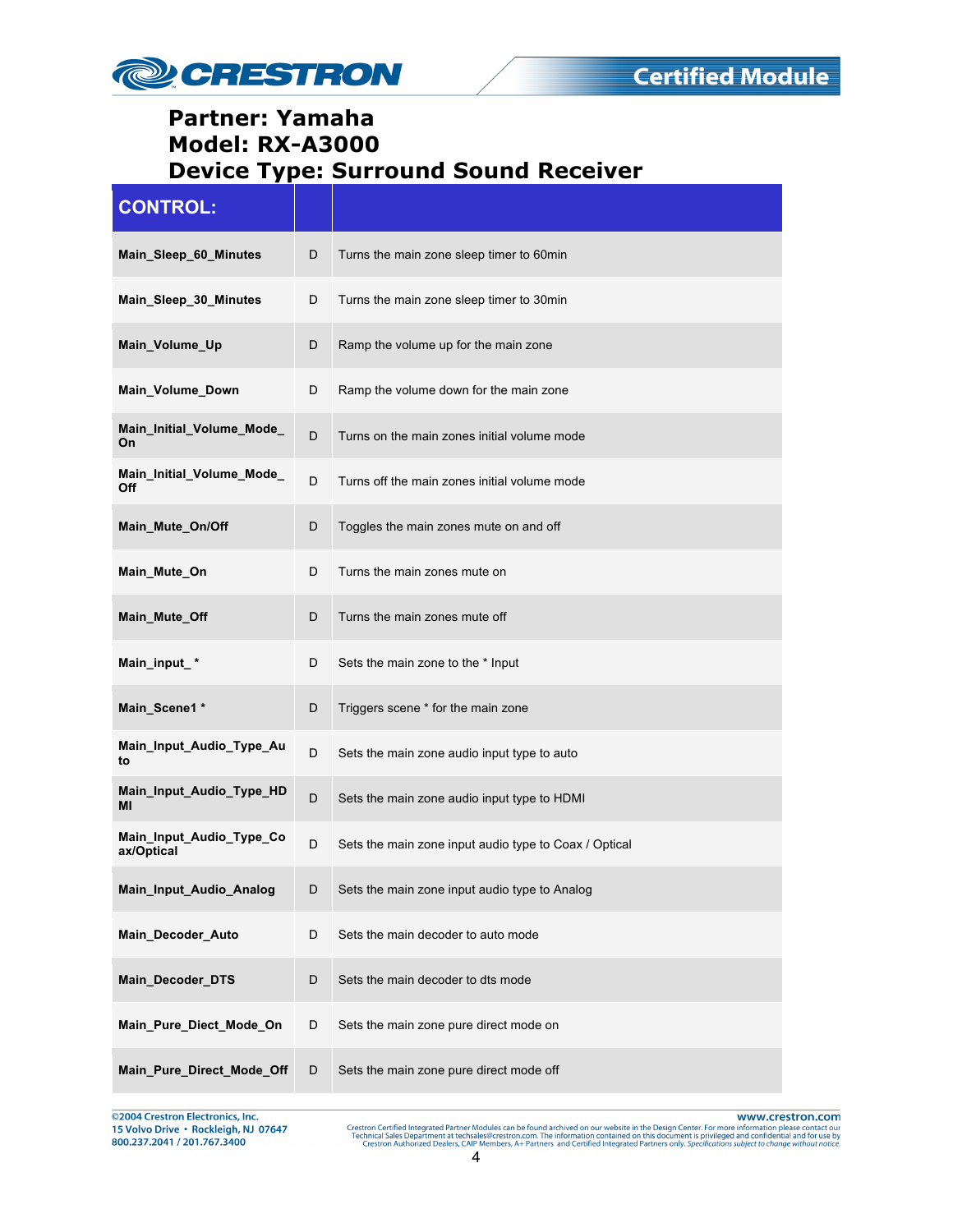

| <b>CONTROL:</b>                      |             |                                         |
|--------------------------------------|-------------|-----------------------------------------|
| Main_Adaptive_Dynamic_Ra<br>nge_Auto | D           | Sets the main zone dynamic range auto   |
| Main_Adaptive_Dynamic_Ra<br>nge Off  | D           | Sets the main zone dynamic range off    |
| Main_Lip_Sync_Mode_Manu<br>al        | D           | Sets the main zone lip sync mode manual |
| Main_Lip_Sync_Mode_Auto              | D           | Sets the main zone lip sync mode auto   |
| Main_Straight_Mode_On                | D           | Sets the main zone straight mode on     |
| Main_Straight_Mode_Off               | D           | Sets the main zone straight mode off    |
| Main_Sound_Program_*                 | D           | Changes the main sound program to *     |
| Main_Adaptive_DSP_Auto               | D           | Sets the adaptive DSP mode to auto      |
| Main_Adaptive_DSP_Off                | D           | Sets the adaptive DSP mode to Off       |
| Main_3D_Cinema_Auto                  | D           | Set the 3D Cinema mode to auto          |
| Main_3D_Cinema_Off                   | D           | Set the 3D Cinema mode to off           |
| Main_EX_Decoder_Mode*                | D           | Sets the ex decoder mode to off         |
| Main_2_Channel_Decoder*              | D           | Sets the 2 channel decoder to *         |
| Main_Enhancer_On                     | D           | Turns on the enhancer mode on           |
| Main_Enhancer_Off                    |             | Turns on the enhancer mode off          |
| Zone*_Power_On                       | $\mathsf D$ | Turns the power on for zone *           |
| Zone*_Standby                        | D           | Turns the power off for zone *          |
| Zone*_Sleep_Off                      | D           | Sets the zone * sleep timer to off      |
| Zone*_Sleep_<br>Sleep_120_Minutes    | D           | Sets the zone * sleep timer to 120 min  |

@2004 Crestron Electronics, Inc. 15 Volvo Drive · Rockleigh, NJ 07647 800.237.2041 / 201.767.3400

www.crestron.com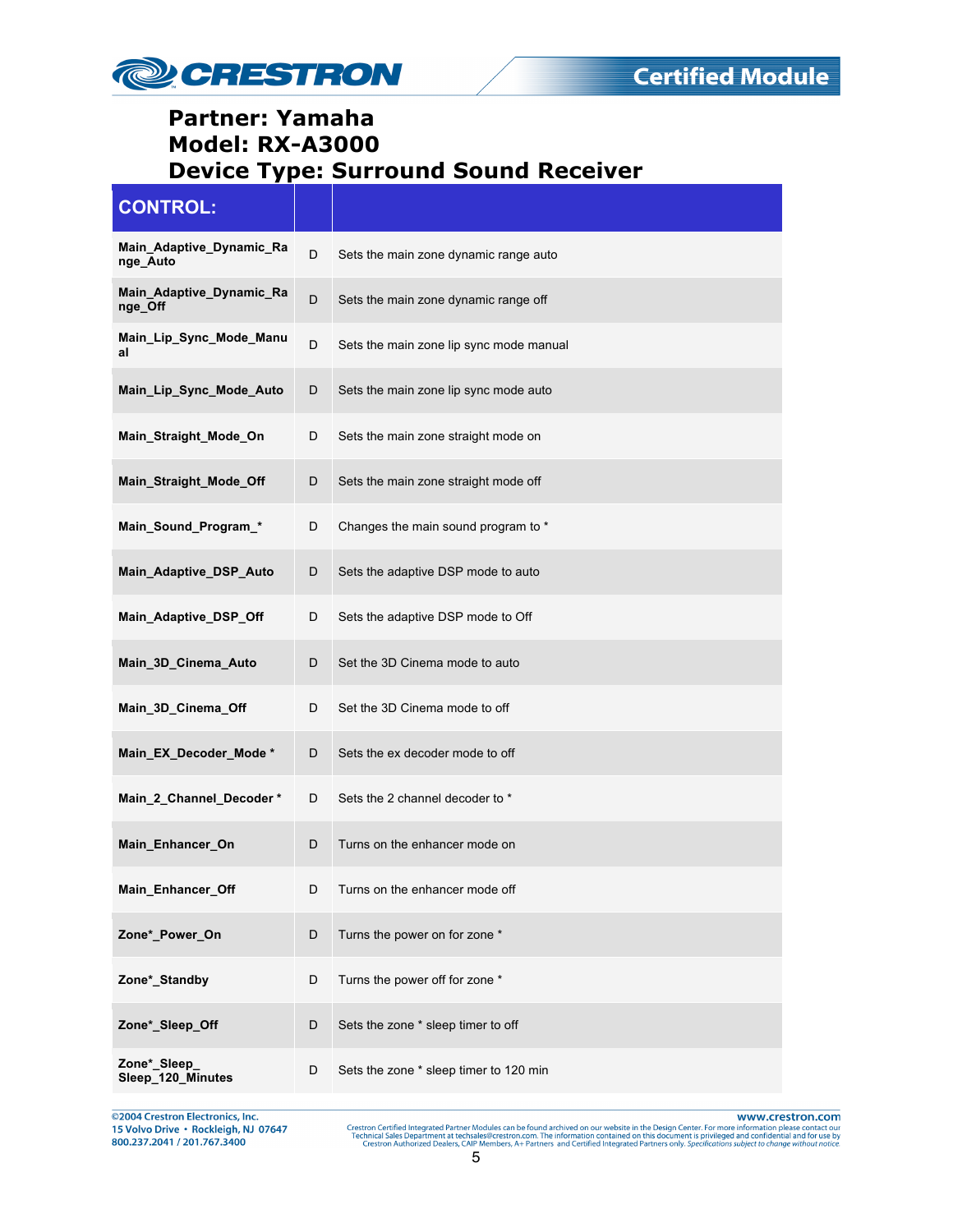

| <b>CONTROL:</b>                  |   |                                                   |
|----------------------------------|---|---------------------------------------------------|
| Zone*_ Sleep_90_Minutes          | D | Sets the zone * sleep timer to 90 min             |
| Zone*_Sleep_60_Minutes           | D | Sets the zone * sleep timer to 60 min             |
| Zone*_Sleep_30_Minutes           | D | Sets the zone * sleep timer to 30 min             |
| Zone*_Volume_Up                  | D | Ramps the volume up for zone *                    |
| Zone*_ Volume_Down               | D | Ramps the volume down for zone *                  |
| Zone*_ Volume_Fixed              | D | Sets the output for zone * to a fixed level       |
| Zone*_ Volume_Variable           | D | Sets the output for zone * to a variable level    |
| Zone*<br>Initial_Volume_Mode_On  | D | Sets the initial volume level mode on for zone *  |
| Zone*<br>Initial_Volume_Mode_Off | D | Sets the initial volume level mode off for zone * |
| Zone*_ Mute_On/Off               | D | Toggle the zone * mute on and off                 |
| Zone*_ Mute_On                   | D | Mutes the output for zone *                       |
| Zone*_ Mute_Off                  | D | Un mutes the output for zone *                    |
| Zone*_input *                    | D | Set zone * to the * input                         |
| Zone*_Scene *                    | D | Triggers scene * for zone *                       |
| Tuner_FM_Band                    | D | Sets the Tuner to the fm band                     |
| Tuner_AM_Band                    | D | Sets the Tuner to the am band                     |
| Tuner_Preset_Mode_Recall         | D | Sets the tuners preset buttons to recall mode     |
| Tuner_Preset_Mode_Save           | D | Sets the tuners preset buttons to save mode       |
| Tuner_Audio_Mode_Mono            | D | Sets the tuner to mono mode                       |

@2004 Crestron Electronics, Inc. 15 Volvo Drive · Rockleigh, NJ 07647 800.237.2041 / 201.767.3400

www.crestron.com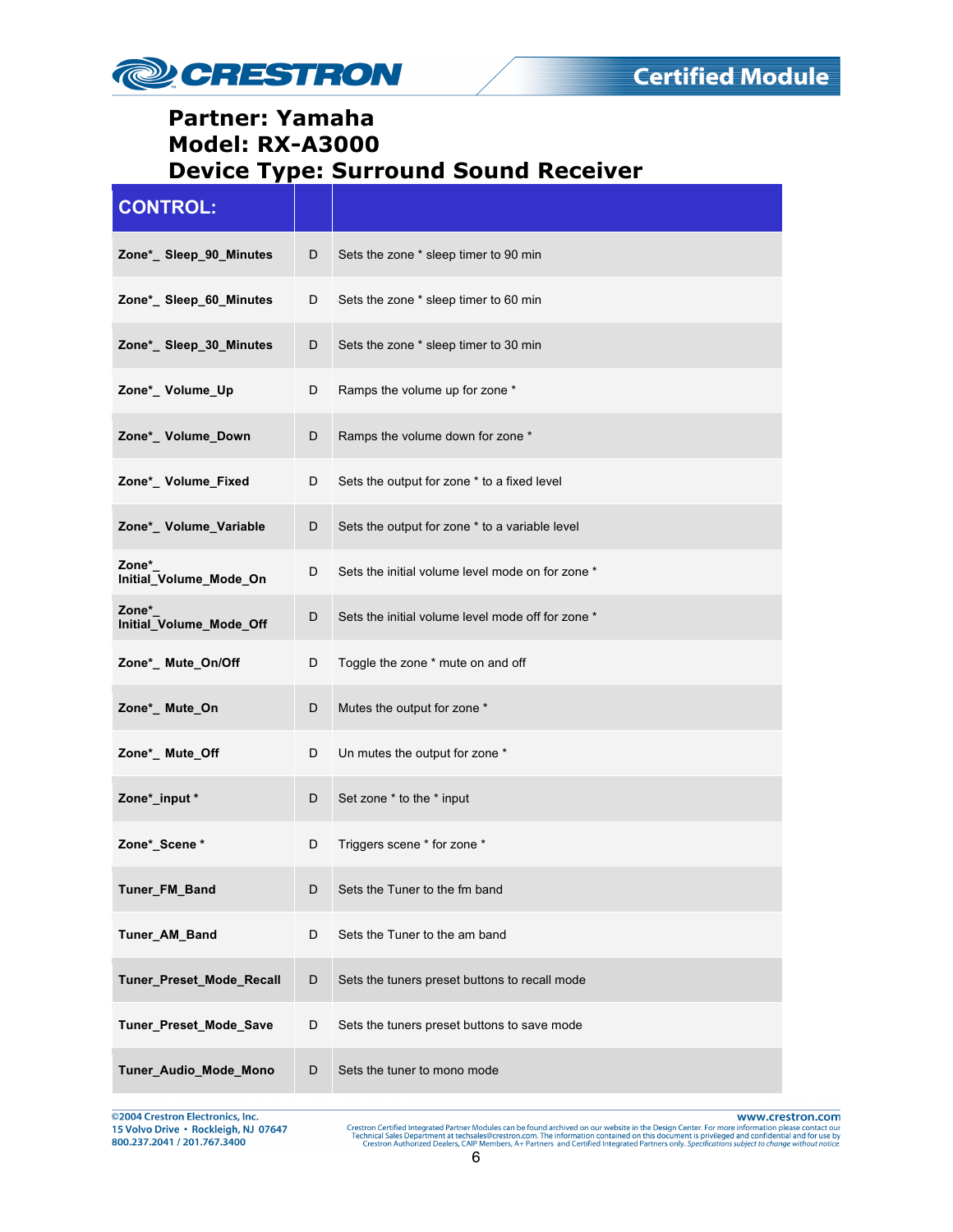

| <b>CONTROL:</b>               |   |                                                           |
|-------------------------------|---|-----------------------------------------------------------|
| Tuner_Audio_Mode_Auto         | D | Sets the tuner to auto mode                               |
| Tuner_Preset_Up               | D | Selects the next tuner preset                             |
| Tuner_Preset_Down             | D | Selects the previous tuner preset                         |
| Tuner_Preset*                 | D | Selects tuner preset *                                    |
| Tuner_Auto_Tuning             | D | Sets tuner the auto tuning mode                           |
| <b>Tuner_Manual_Tuning</b>    | D | Sets tuner the manual tuning mode                         |
| Tuner_HD_Program_*_Selec<br>t | D | Selects the HD Program * for the tuner                    |
| Tuner_Program_Up              | D | Sends the tuner program up                                |
| Tuner_Program_Down            | D | Sends the tuner program down                              |
| Tuner_Keypad*                 | D | Selects the tuner keypad * digit                          |
| Tuner_Keypad_Clear            | D | Clears the keypad direct tune value                       |
| Tuner_Keypad_Enter            | D | Sends the tuner direct tune value                         |
| Tuner_Tune_Up                 | D | Tunes the tuner to the next station                       |
| Tuner_Tune_Down               | D | Tunes the tuner to the previous station                   |
| Pandora_Play                  |   | Pulse to start playing Pandora                            |
| Pandora_Pause                 | D | Pulse to pause Pandora                                    |
| Pandora_Stop                  | D | Pulse to stop Pandora                                     |
| Pandora_Skip_Forward          | D | Pulse to skip the track forward for Pandora               |
| Pandora_Bookmark_Song         | D | Pulse to bookmark the current song to the Pandora account |

@2004 Crestron Electronics, Inc. 15 Volvo Drive · Rockleigh, NJ 07647 800.237.2041 / 201.767.3400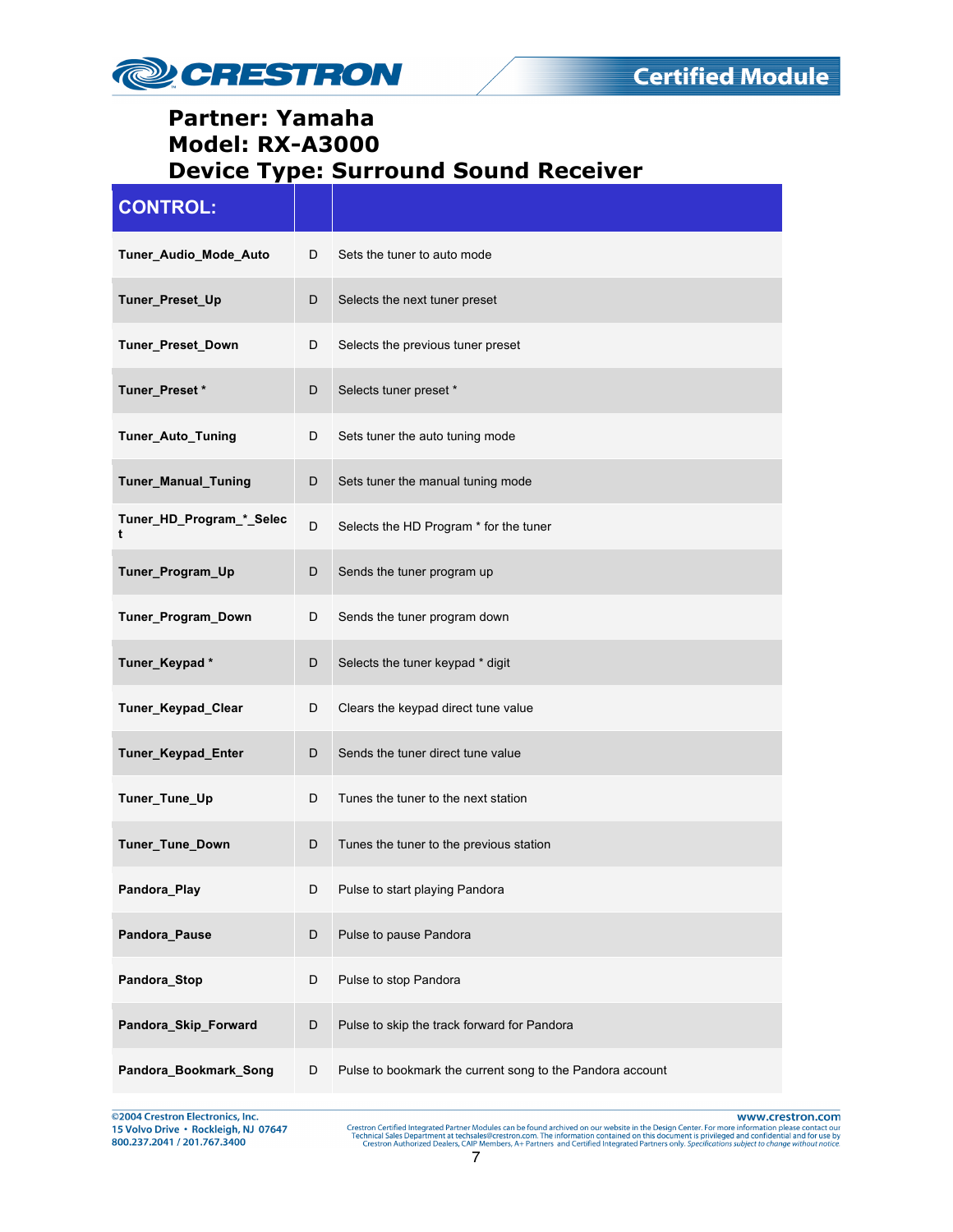

| <b>CONTROL:</b>                         |   |                                                                                          |
|-----------------------------------------|---|------------------------------------------------------------------------------------------|
| Pandora Bookmark Artist                 | D | Pulse to bookmark the current artist to the Pandora account                              |
| Pandora_Thumbs_Up                       | D | Pulse to set the rating to thumbs up on the current track                                |
| Pandora_Thumbs_Down                     | D | Pulse to set the rating to thumbs down on the current track                              |
| Pandora_List_Line*_Select               | D | Pulse to select the item in the Pandora browse list                                      |
| Pandora_List_Page_Up                    | D | Pulse to scroll the Pandora browse list up                                               |
| Pandora_List_Page_Down                  | D | Pulse to scroll the Pandora browse list down                                             |
| Pandora_Memory_Preset_A<br>uto_Save     | D | Pulse to auto save the current Pandora station to the first available memory<br>location |
| Pandora_Memory_Preset_L<br>ocation_Up   | D | Pulse to increment the memory location to store the current Pandora station              |
| Pandora_Memory_Preset_L<br>ocation Down | D | Pulse to decrement the memory location to store the current Pandora station              |
| Pandora_Memory_Preset_L<br>ocation_Save | D | Pulse to store the current Pandora station to the currently selected memory<br>location  |
| Napster_Play                            | D | Pulse to start playing Napster                                                           |
| Napster_Stop                            | D | Pulse to stop Napster                                                                    |
| Napster_Skip_Forward                    | D | Pulse to skip the Napster track forward                                                  |
| Napster_Skip_Reverse                    | D | Pulse to skip the Napster track back                                                     |
| Napster_Repeat_Mode                     | D | Pulse to cycle through the Napster repeat modes                                          |
| Napster_Repeat_Off                      | D | Pulse to turn the Napster repeat mode off                                                |
| Napster_Repeat_Single                   | D | Pulse to turn the Napster repeat mode to single                                          |
| Napster_Repeat_All                      | D | Pulse to turn the Napster repeat mode to all                                             |
| Napster_Shuffle_Mode                    | D | Pulse to cycle through the Napster shuffle modes                                         |

@2004 Crestron Electronics, Inc. 15 Volvo Drive · Rockleigh, NJ 07647 800.237.2041 / 201.767.3400

www.crestron.com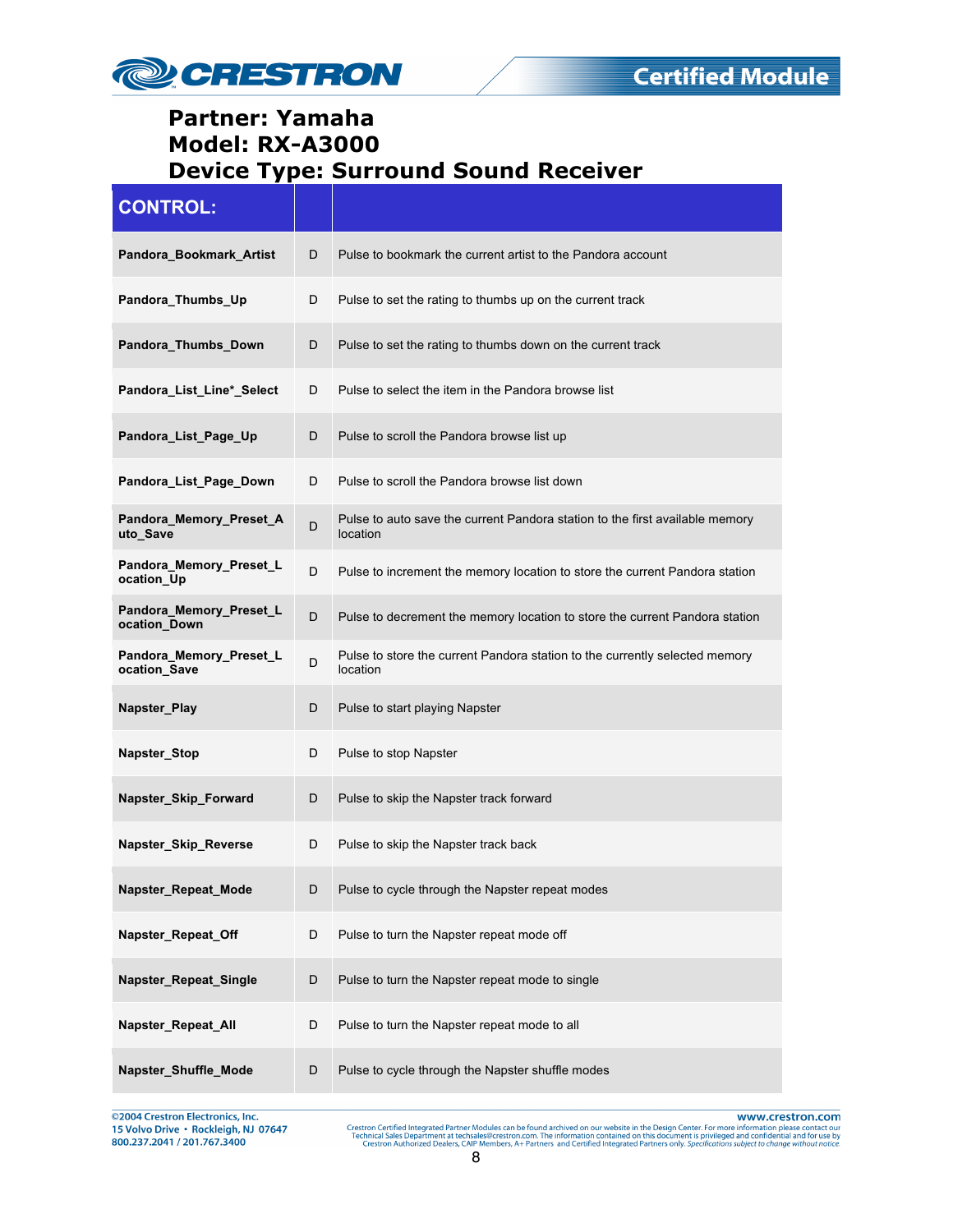

| <b>CONTROL:</b>                         |   |                                                                                          |
|-----------------------------------------|---|------------------------------------------------------------------------------------------|
| Napster_Shuffle_Off                     | D | Pulse to turn the Napster shuffle mode off                                               |
| Napster_Shuffle_On                      | D | Pulse to turn the Napster shuffle mode on                                                |
| Napster List Line* Select               | D | Pulse to select the item in the Napster browse list                                      |
| Napster_List_Back                       | D | Pulse to go back a level in the Napster browse list                                      |
| Napster_List_Page_Up                    | D | Pulse to scroll up a page in the Napster browse list                                     |
| Napster_List_Page_Down                  | D | Pulse to scroll down a page in the Napster browse list                                   |
| Napster_List_Page_Up                    | D | Pulse to scroll the Napster browse list up                                               |
| Napster_List_Page_Down                  | D | Pulse to scroll the Napster browse list down                                             |
| Napster_Memory_Preset_Au<br>to Save     | D | Pulse to auto save the current Napster station to the first available memory<br>location |
| Napster_Memory_Preset_Lo<br>cation_Up   | D | Pulse to increment the memory location to store the current Napster station              |
| Napster_Memory_Preset_Lo<br>cation_Down | D | Pulse to decrement the memory location to store the current Napster station              |
| Napster_Memory_Preset_Lo<br>cation_Save | D | Pulse to save the current station to the selected memory location                        |
| Siriusir_Play                           | D | Pulse to start playing Siriusir                                                          |
| Siriusir_Stop                           | D | Pulse to stop Siriusir                                                                   |
| Siriusir_List_Line*_Select              |   | Pulse to select the item in the Siriusir browse list                                     |
| Siriusir_List_Back                      | D | Pulse to go back a level in the Siriusir browse list                                     |
| Siriusir_List_Page_Up                   | D | Pulse to scroll up a page in the Siriusir browse list                                    |
| Siriusir_List_Page_Down                 | D | Pulse to scroll down a page in the Siriusir browse list                                  |
| Siriusir_List_Page_Up                   | D | Pulse to scroll the Siriusir browse list up                                              |

@2004 Crestron Electronics, Inc. 15 Volvo Drive · Rockleigh, NJ 07647 800.237.2041 / 201.767.3400

www.crestron.com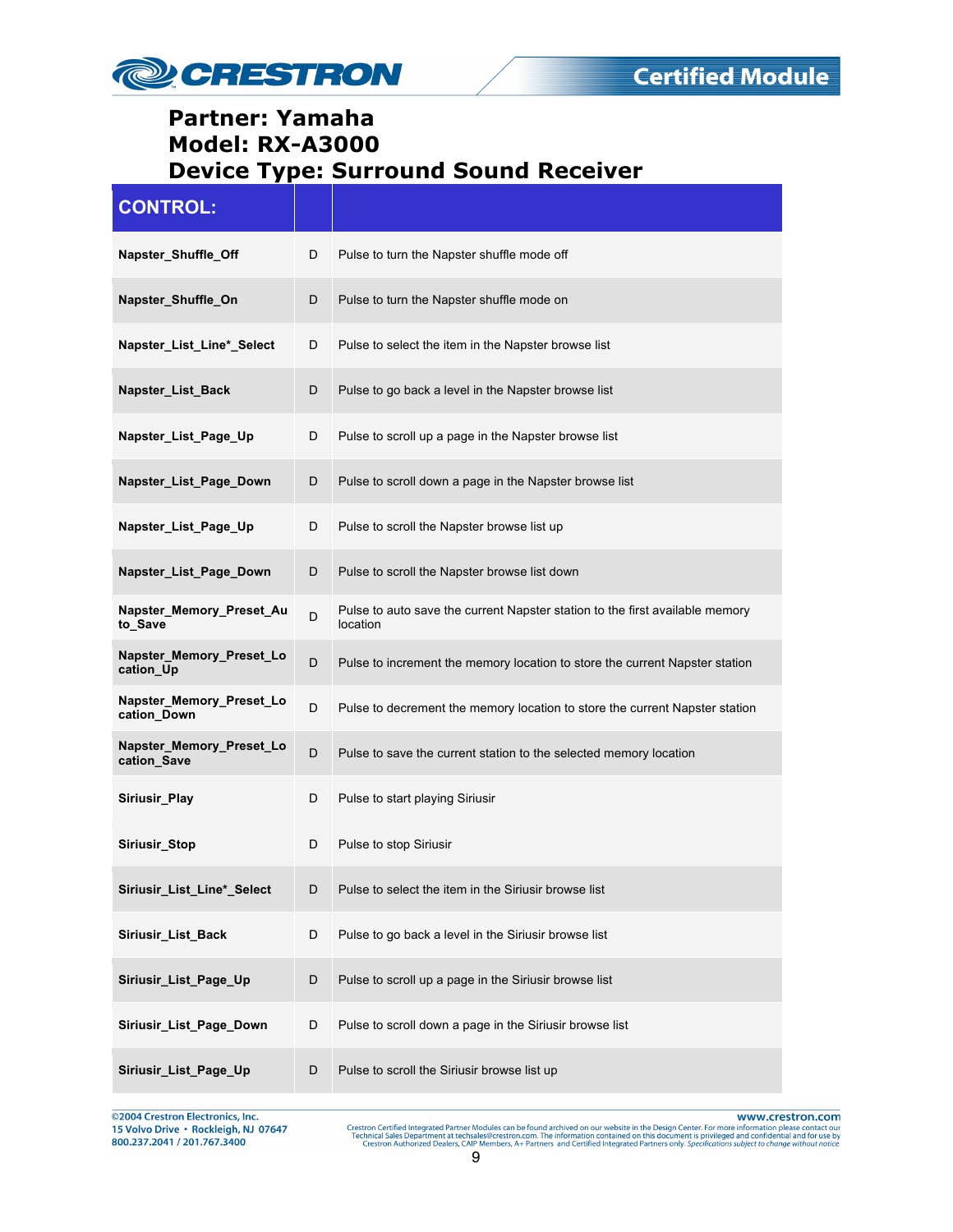

| <b>CONTROL:</b>                          |   |                                                                                           |
|------------------------------------------|---|-------------------------------------------------------------------------------------------|
| Siriusir_List_Page_Down                  | D | Pulse to scroll the Siriusir browse list down                                             |
| Siriusir_Memory_Preset_Aut<br>o_Save     | D | Pulse to auto save the current Siriusir station to the first available memory<br>location |
| Siriusir_Memory_Preset_Lo<br>cation_Up   | D | Pulse to increment the memory location to store the current Siriusir station              |
| Siriusir_Memory_Preset_Lo<br>cation Down | D | Pulse to decrement the memory location to store the current Siriusir station              |
| Siriusir_Memory_Preset_Lo<br>cation Save | D | Pulse to save the current Siriusir station to the selected memory location                |
| Rhapsody_Play                            | D | Pulse to start playing Rhapsody                                                           |
| <b>Rhapsody_Pause</b>                    | D | Pulse to pause Rhapsody                                                                   |
| Rhapsody_Stop                            | D | Pulse to stop Rhapsody                                                                    |
| Rhapsody_Skip_Forward                    | D | Pulse to skip the Rhapsody track forward                                                  |
| Rhapsody_Skip_Reverse                    | D | Pulse to skip the Rhapsody track back                                                     |
| <b>Rhapsody_Repeat_Mode</b>              | D | Pulse to cycle through the Rhapsody repeat modes                                          |
| Rhapsody_Repeat_Off                      | D | Pulse to turn the Rhapsody repeat mode off                                                |
| Rhapsody_Repeat_Single                   | D | Pulse to turn the Rhapsody repeat mode to single                                          |
| Rhapsody_Repeat_All                      | D | Pulse to turn the Rhapsody repeat mode to all                                             |
| Rhapsody_Shuffle_Mode                    | D | Pulse to cycle through the Rhapsody shuffle modes                                         |
| Rhapsody_Shuffle_Off                     | D | Pulse to turn the Rhapsody shuffle mode off                                               |
| Rhapsody_Shuffle_On                      | D | Pulse to turn the Rhapsody shuffle mode on                                                |
| Rhapsody_List_Line*_Select               | D | Pulse to select the item in the Rhapsody browse list                                      |
| Rhapsody_List_Back                       | D | Pulse to go back a level in the Rhapsody browse list                                      |

©2004 Crestron Electronics, Inc. 15 Volvo Drive · Rockleigh, NJ 07647 800.237.2041 / 201.767.3400

www.crestron.com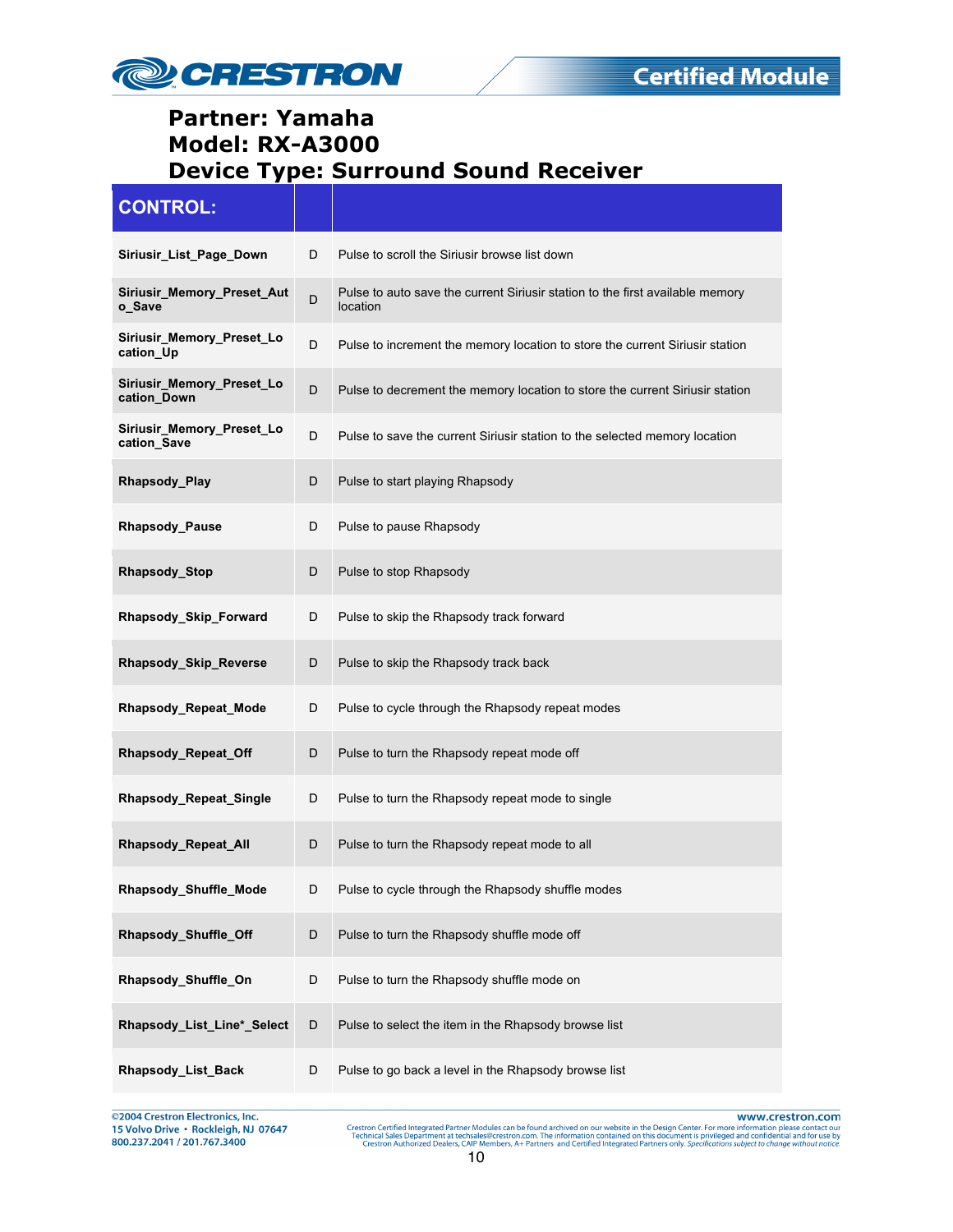

| <b>CONTROL:</b>                                 |   |                                                                                           |
|-------------------------------------------------|---|-------------------------------------------------------------------------------------------|
| Rhapsody_List_Page_Up                           | D | Pulse to scroll up a page in the Rhapsody browse list                                     |
| Rhapsody_List_Page_Down                         | D | Pulse to scroll down a page in the Rhapsody browse list                                   |
| Rhapsody_List_Page_Up                           | D | Pulse to scroll the Rhapsody browse list up                                               |
| Rhapsody_List_Page_Down                         | D | Pulse to scroll the Rhapsody browse list down                                             |
| Rhapsody_Memory_Preset_<br>Auto_Save            | D | Pulse to auto save the current Rhapsody station to the first available memory<br>location |
| Rhapsody_Memory_Preset_<br>Location_Up          | D | Pulse to increment the memory location to store the current Rhapsody station              |
| Rhapsody_Memory_Preset_<br><b>Location Down</b> | D | Pulse to increment the memory location to store the current Rhapsody station              |
| Rhapsody_Memory_Preset_<br>Location_Save        | D | Pulse to save the current Rhapsody station to the selected memory location                |
| PC Play                                         | D | Pulse to start playing PC                                                                 |
| PC_Pause                                        | D | Pulse to pause PC                                                                         |
| PC_Stop                                         | D | Pulse to stop PC                                                                          |
| PC_Skip_Forward                                 | D | Pulse to skip the PC track forward                                                        |
| PC_Skip_Reverse                                 | D | Pulse to skip the PC track back                                                           |
| PC_Repeat_Mode                                  | D | Pulse to cycle through the PC repeat modes                                                |
| PC_Repeat_Off                                   | D | Pulse to turn the PC repeat mode off                                                      |
| PC_Repeat_Single                                | D | Pulse to turn the PC repeat mode to single                                                |
| PC_Repeat_All                                   | D | Pulse to turn the PC repeat mode to all                                                   |
| PC_Shuffle_Mode                                 | D | Pulse to cycle through the PC shuffle modes                                               |
| PC_Shuffle_On                                   | D | Pulse to turn the PC shuffle mode On                                                      |

@2004 Crestron Electronics, Inc. 15 Volvo Drive · Rockleigh, NJ 07647 800.237.2041 / 201.767.3400

www.crestron.com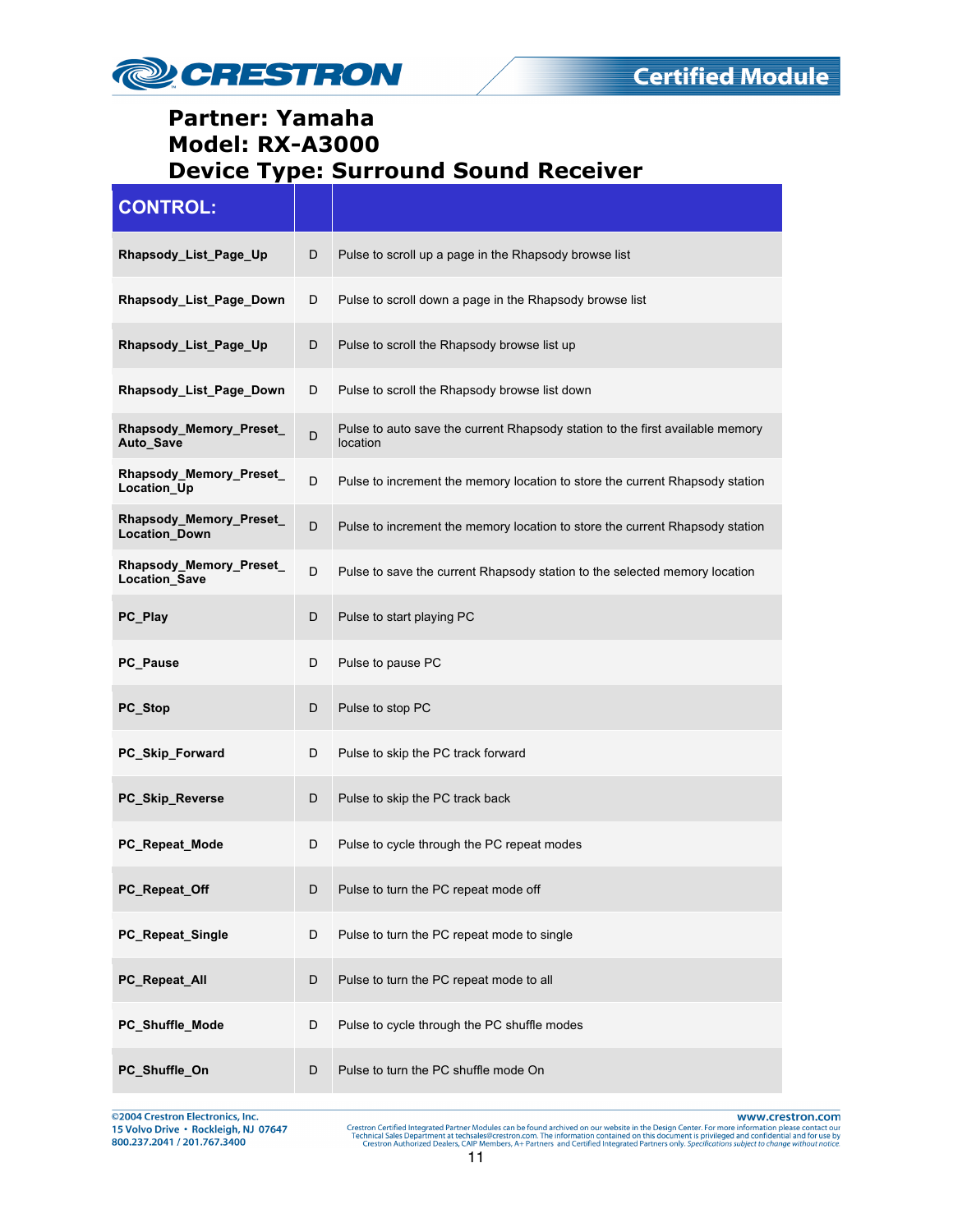

| <b>CONTROL:</b>                       |   |                                                                                  |
|---------------------------------------|---|----------------------------------------------------------------------------------|
| PC_Shuffle_Off                        | D | Pulse to turn the PC shuffle mode to Off                                         |
| PC_List_Line*_Select                  | D | Pulse to select the item in the PC browse list                                   |
| PC_List_Back                          | D | Pulse to go back a level in the PC browse list                                   |
| PC_List_Page_Up                       | D | Pulse to scroll up a page in the PC browse list                                  |
| PC_List_Page_Down                     | D | Pulse to scroll down a page in the PC browse list                                |
| PC_List_Page_Up                       | D | Pulse to scroll the PC browse list up                                            |
| PC_List_Page_Down                     | D | Pulse to scroll the PC browse list down                                          |
| PC_Memory_Preset_Auto_S<br>ave        | D | Pulse to auto save the current PC station to the first available memory location |
| PC_Memory_Preset_Locatio<br>n_Up      | D | Pulse to increment the memory location to store the current PC station           |
| PC_Memory_Preset_Locatio<br>n_Down    | D | Pulse to decrement the memory location to store the current PC station           |
| PC_Memory_Preset_Locatio<br>n_Save    | D | Pulse to save the current PC station to the selected memory location             |
| <b>NET RADIO_Play</b>                 | D | Pulse to start playing NET RADIO                                                 |
| <b>NET RADIO_Stop</b>                 | D | Pulse to stop NET RADIO                                                          |
| <b>NET RADIO Skip Forward</b>         | D | Pulse to skip the NET RADIO track forward                                        |
| <b>NET RADIO_Skip_Reverse</b>         | D | Pulse to skip the NET RADIO track back                                           |
| <b>NET</b><br>RADIO_List_Line*_Select | D | Pulse to select the item in the NET RADIO browse list                            |
| <b>NET RADIO_List_Back</b>            | D | Pulse to go back a level in the NET RADIO browse list                            |
| NET RADIO_List_Page_Up                | D | Pulse to scroll up a page in the NET RADIO browse list                           |
| <b>NET</b><br>RADIO_List_Page_Down    | D | Pulse to scroll down a page in the NET RADIO browse list                         |

@2004 Crestron Electronics, Inc. 15 Volvo Drive · Rockleigh, NJ 07647 800.237.2041 / 201.767.3400

www.crestron.com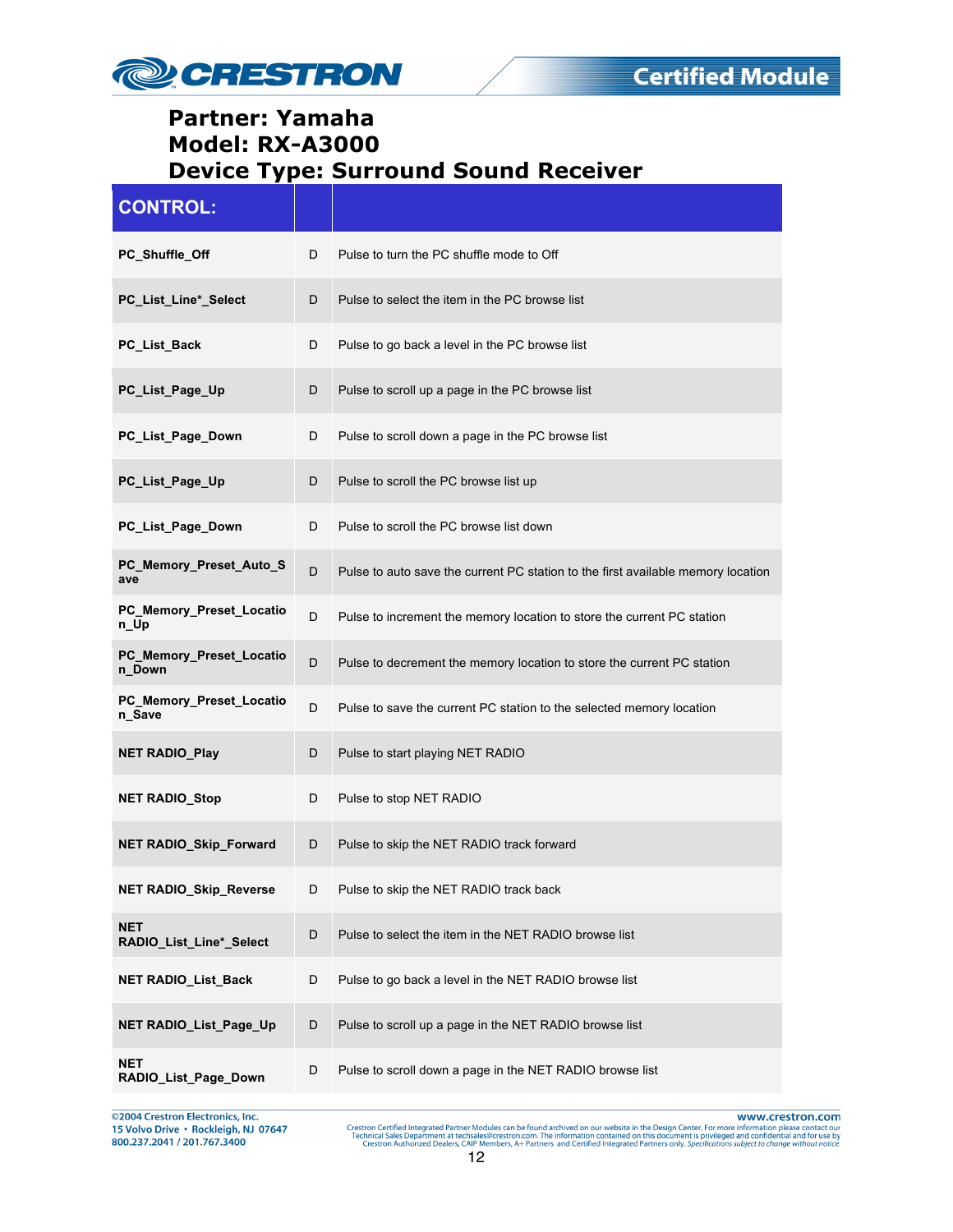

| <b>CONTROL:</b>                                     |   |                                                                                            |
|-----------------------------------------------------|---|--------------------------------------------------------------------------------------------|
| NET RADIO_List_Page_Up                              | D | Pulse to scroll the NET RADIO browse list up                                               |
| <b>NET</b><br>RADIO_List_Page_Down                  | D | Pulse to scroll the NET RADIO browse list down                                             |
| <b>NET</b><br>RADIO_Memory_Preset_Aut<br>o Save     | D | Pulse to auto save the current NET RADIO station to the first available memory<br>location |
| <b>NET</b><br>RADIO_Memory_Preset_Loc<br>ation_Up   | D | Pulse to increment the memory location to store the current NET RADIO station              |
| <b>NET</b><br>RADIO_Memory_Preset_Loc<br>ation_Down | D | Pulse to decrement the memory location to store the current NET RADIO<br>station           |
| <b>NET</b><br>RADIO_Memory_Preset_Loc<br>ation Save | D | Pulse to save the current Net Radio station to the selected memory location                |
| USB_Play                                            | D | Pulse to start playing USB                                                                 |
| <b>USB_Pause</b>                                    | D | Pulse to pause USB                                                                         |
| USB_Stop                                            | D | Pulse to stop USB                                                                          |
| <b>USB_Skip_Forward</b>                             | D | Pulse to skip the USB track forward                                                        |
| <b>USB_Skip_Reverse</b>                             | D | Pulse to skip the USB track back                                                           |
| <b>USB Repeat Mode</b>                              | D | Pulse to cycle through the USB repeat modes                                                |
| USB_Repeat_*                                        | D | Pulse to turn the USB repeat mode *                                                        |
| USB_Shuffle_Mode                                    | D | Pulse to cycle through the USB shuffle modes                                               |
| USB_Shuffle_*                                       | D | Pulse to turn the USB shuffle mode to *                                                    |
| USB_List_Line*_Select                               | D | Pulse to select the item in the USB browse list                                            |
| <b>USB_List_Back</b>                                | D | Pulse to go back a level in the USB browse list                                            |
| USB_List_Page_Up                                    | D | Pulse to scroll up a page in the USB browse list                                           |

@2004 Crestron Electronics, Inc. 15 Volvo Drive · Rockleigh, NJ 07647 800.237.2041 / 201.767.3400

www.crestron.com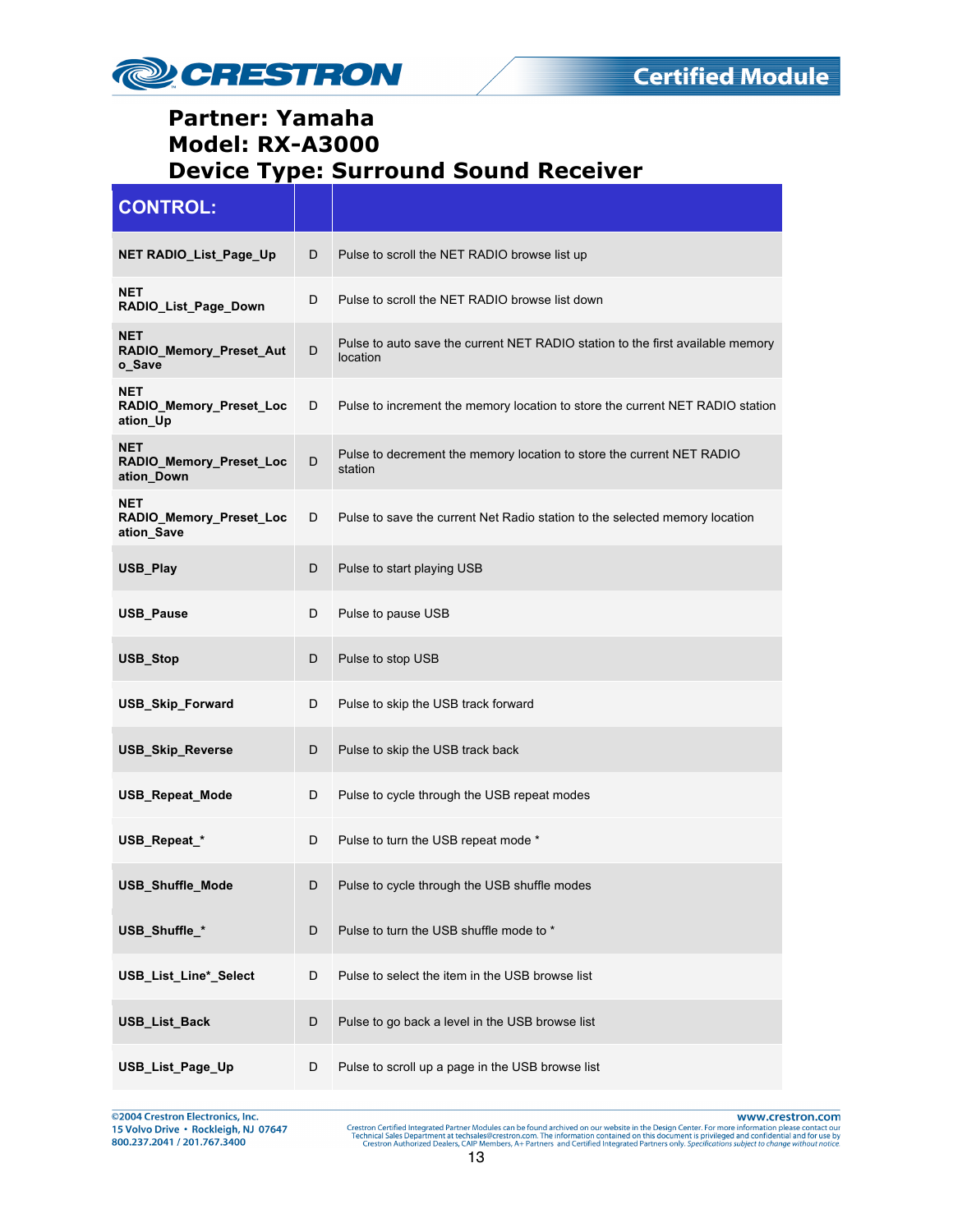

| <b>CONTROL:</b>                     |   |                                                                                      |
|-------------------------------------|---|--------------------------------------------------------------------------------------|
| USB_List_Page_Down                  | D | Pulse to scroll down a page in the USB browse list                                   |
| USB_Memory_Preset_Auto_<br>Save     | D | Pulse to auto save the current USB station to the first available memory<br>location |
| USB_Memory_Preset_Locati<br>on_Up   | D | Pulse to increment the memory location to store the current USB station              |
| USB_Memory_Preset_Locati<br>on_Down | D | Pulse to decrement the memory location to store the current USB station              |
| USB_Memory_Preset_Locati<br>on_Save | D | Pulse to save the current USB station to the selected memory location                |
| <b>Bluetooth_Start_Pairing</b>      | D | Pulse to start the pairing process for the Bluetooth interface                       |
| <b>Bluetooth_Cancel_Pairing</b>     | D | Pulse to cancel the pairing process for the Bluetooth interface                      |
| <b>Bluetooth_Connect</b>            | D | Pulse to connect the Bluetooth interface to the paired device                        |
| <b>Bluetooth_Disconnect</b>         | D | Pulse to disconnect the Bluetooth interface to the paired device                     |
| <b>Bluetooth_Play</b>               | D | Pulse to play the Bluetooth device                                                   |
| <b>Bluetooth_Pause</b>              | D | Pulse to pause the Bluetooth device                                                  |
| <b>Bluetooth_Stop</b>               | D | Pulse to stop the Bluetooth device                                                   |
| Bluetooth_Skip_Forward              | D | Pulse to skip the current Bluetooth device track forward                             |
| Bluetooth_Skip_Reverse              | D | Pulse to skip the current Bluetooth device track back                                |
| iPod_Play                           | D | Pulse to start playing iPod                                                          |
| iPod_Pause                          | D | Pulse to pause iPod                                                                  |
| iPod_Stop                           | D | Pulse to stop iPod                                                                   |
| iPod Skip Forward                   | D | Pulse to skip the iPod track forward                                                 |
| iPod_Skip_Reverse                   | D | Pulse to skip the iPod track back                                                    |

@2004 Crestron Electronics, Inc. 15 Volvo Drive · Rockleigh, NJ 07647 800.237.2041 / 201.767.3400

www.crestron.com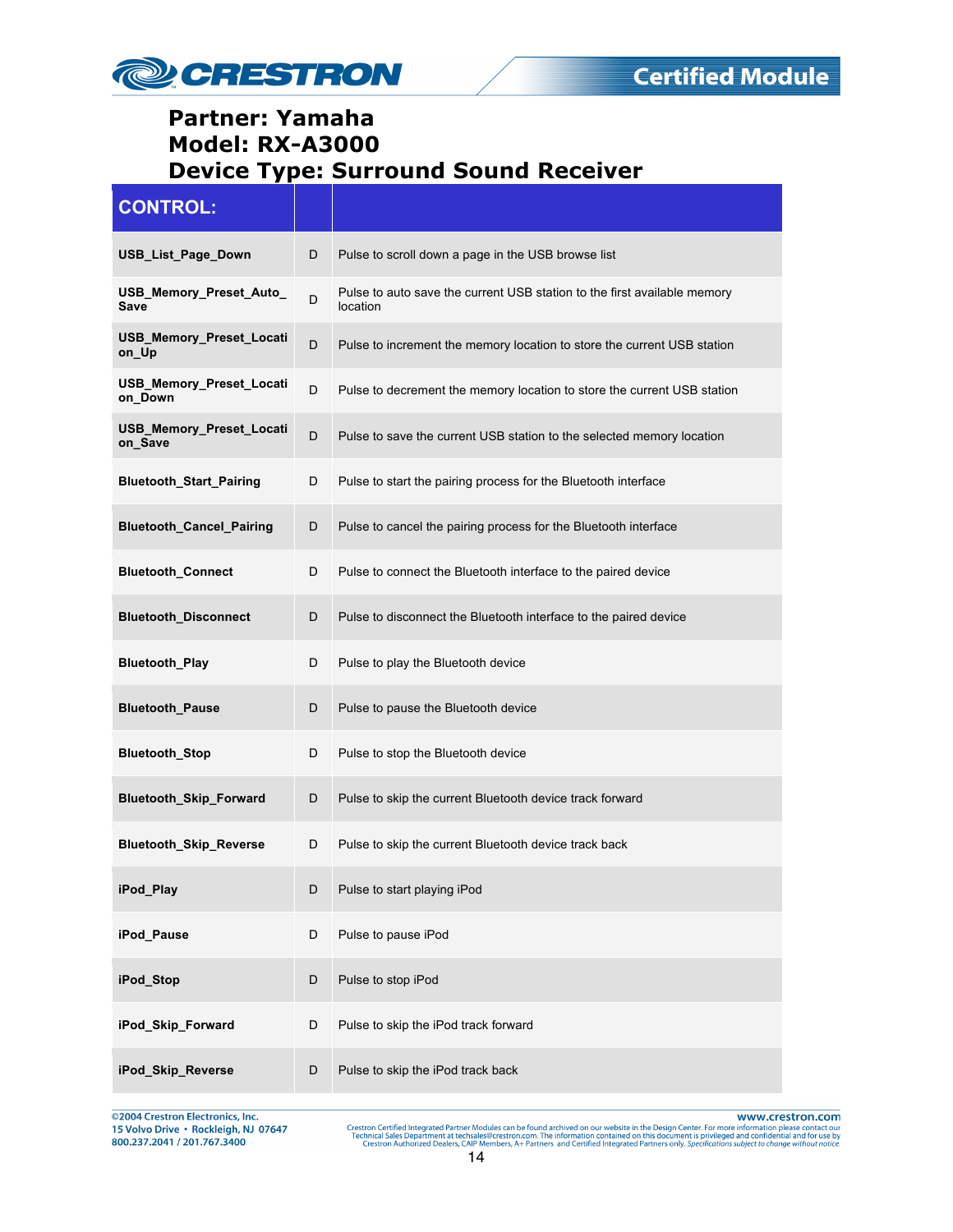

| <b>CONTROL:</b>                 |   |                                                               |
|---------------------------------|---|---------------------------------------------------------------|
| iPod_Repeat_Mode                | D | Pulse to cycle through the iPod repeat modes                  |
| iPod_Repeat_*                   | D | Pulse to turn the iPod repeat mode *                          |
| iPod_Shuffle_Mode               | D | Pulse to cycle through the iPod shuffle modes                 |
| iPod_Shuffle_*                  | D | Pulse to turn the iPod shuffle mode to *                      |
| iPod_List_Line*_Select          | D | Pulse to select the item in the iPod browse list              |
| iPod_List_Back                  | D | Pulse to go back a level in the iPod browse list              |
| iPod_List_Page_Up               | D | Pulse to scroll up a page in the iPod browse list             |
| iPod_List_Page_Down             | D | Pulse to scroll down a page in the iPod browse list           |
| iPod_Mode_Normal                | D | Pulse to put the iPod Dock in Normal Mode                     |
| iPod_Mode_Extended              | D | Pulse to put the iPod Dock into Extended mode                 |
| Sirius_Search_Mode_All          | D | Pulse to set the search mode for the Sirius tuner to all      |
| Sirius_Search_Mode_Categ<br>ory | D | Pulse to set the search mode for the Sirius tuner to category |
| Sirius_Search_Mode_Preset       | D | Pulse to set the search mode for the Sirius tuner to preset   |
| Sirius_Category_Up              | D | Pulse to move to the next station by the category             |
| Sirius_Category_Down            | D | Pulse to move to the previous station by the category         |
| Sirius_Preset_Up                | D | Pulse to move the Sirius tuner to the next preset             |
| Sirius_Preset_Down              | D | Pulse to move the Sirius tuner to the previous preset         |
| Sirius_Preset_Mode_Recall       | D | Pulse to set the Sirius tuner to recall mode                  |
| Sirius_Preset_Mode_Save         | D | Pulse to set the Sirius tuner to Save mode                    |

@2004 Crestron Electronics, Inc. 15 Volvo Drive · Rockleigh, NJ 07647 800.237.2041 / 201.767.3400

www.crestron.com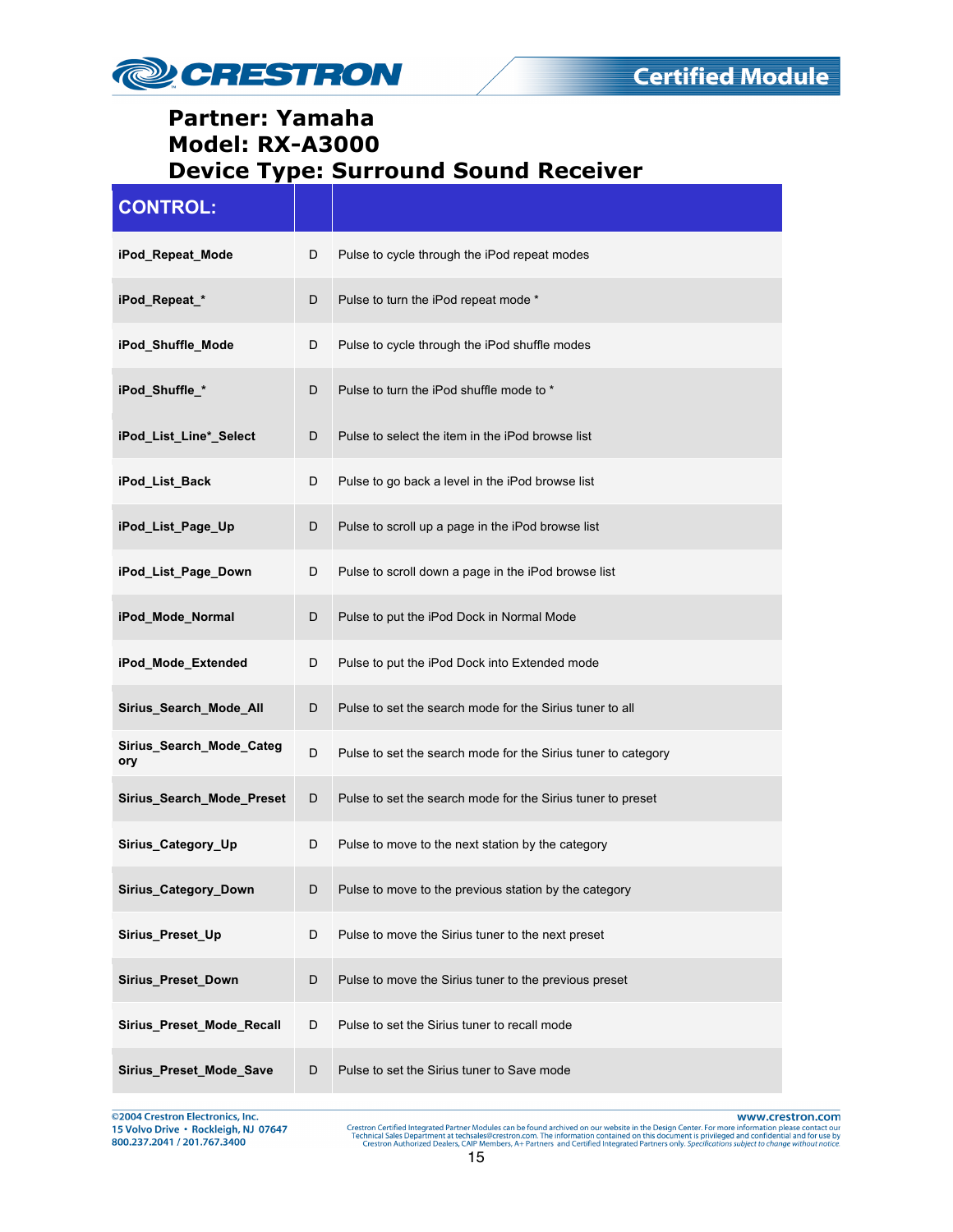

| <b>CONTROL:</b>                        |   |                                                                                      |
|----------------------------------------|---|--------------------------------------------------------------------------------------|
| Sirius_Preset_*                        | D | Pulse to recall or save the current preset                                           |
| Sirius_Channel_Up                      | D | Pulse to channel up the Sirius tuner                                                 |
| Sirius_Channel_Down                    | D | Pulse to channel down the Sirius tuner                                               |
| Sirius_Keypad_*                        | D | Pulse to enter the digit to direct tune the Sirius tuner                             |
| Sirius_Memory_Preset_Auto<br>Save      | D | Pulse to auto save the current USB station to the first available memory<br>location |
| Sirius_Memory_Preset_Loca<br>tion_Up   | D | Pulse to increment the memory location to store the current USB station              |
| Sirius_Memory_Preset_Loca<br>tion_Down | D | Pulse to decrement the memory location to store the current USB station              |
| Sirius_Memory_Preset_Loca<br>tion_Save | D | Pulse to save the current Sirius Tuner station to the selected memory location       |
| iPod-USB Play                          | D | Pulse to start playing iPod-USB                                                      |
| iPod-USB_Pause                         | D | Pulse to pause iPod-USB                                                              |
| iPod-USB_Stop                          | D | Pulse to stop iPod-USB                                                               |
| iPod-USB_Skip_Forward                  | D | Pulse to skip the iPod-USB track forward                                             |
| iPod-USB_Skip_Reverse                  | D | Pulse to skip the iPod-USB track back                                                |
| iPod-USB_Repeat_Mode                   | D | Pulse to cycle through the iPod-USB repeat modes                                     |
| iPod-USB_Repeat_*                      |   | Pulse to turn the iPod-USB repeat mode                                               |
| iPod-USB_Shuffle_Mode                  | D | Pulse to cycle through the iPod-USB shuffle modes                                    |
| iPod-USB_Shuffle_*                     | D | Pulse to turn the iPod-USB shuffle mode *                                            |
| iPod-USB_List_Line*_Select             | D | Pulse to select the item in the iPod-USB browse list                                 |
| iPod-USB_List_Back                     | D | Pulse to go back a level in the iPod-USB browse list                                 |

@2004 Crestron Electronics, Inc. 15 Volvo Drive · Rockleigh, NJ 07647 800.237.2041 / 201.767.3400

www.crestron.com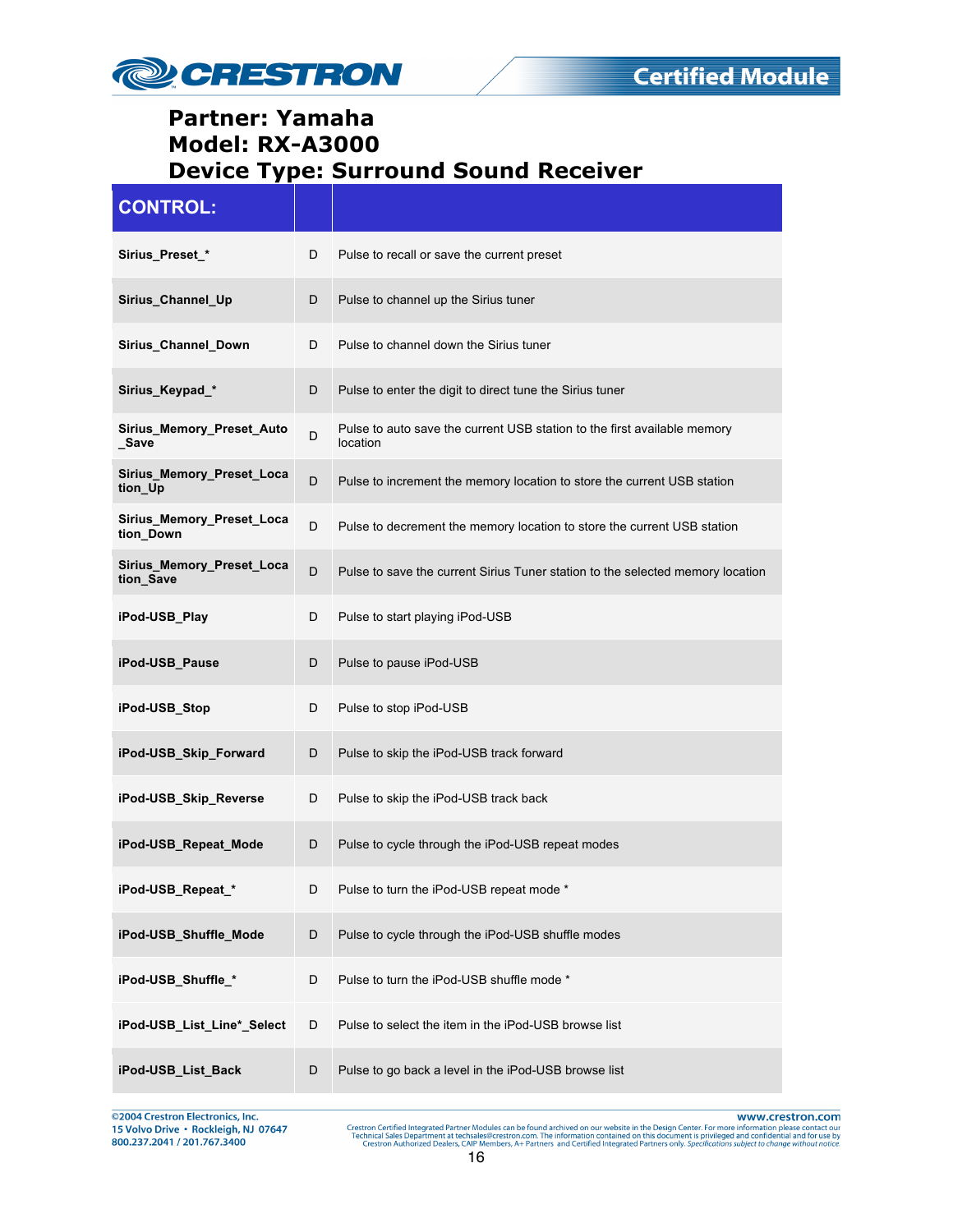

| <b>CONTROL:</b>         |   |                                                         |
|-------------------------|---|---------------------------------------------------------|
| iPod-USB_List_Page_Up   | D | Pulse to scroll up a page in the iPod-USB browse list   |
| iPod-USB List Page Down | D | Pulse to scroll down a page in the iPod-USB browse list |
| iPod-USB_Mode_Normal    | D | Pulse to put the iPod-USB Dock in Normal Mode           |
| iPod-USB_Mode_Extended  | D | Pulse to put the iPod-USB Dock into Extended mode       |
| IR_Up                   | D | Pulse to send the IR up command                         |
| <b>IR Down</b>          | D | Pulse to send the IR down command                       |
| IR_Left                 | D | Pulse to send the IR left command                       |
| IR_Right                | D | Pulse to send the IR right command                      |
| IR Enter                | D | Pulse to send the IR enter command                      |
| IR_On_Screen            | D | Pulse to send the IR on screen command                  |
| IR_Option               | D | Pulse to send the IR option command                     |
| <b>IR Return</b>        | D | Pulse to send the IR return command                     |
| IR_Display              | D | Pulse to send the IR display command                    |

| <b>FEEDBACK:</b>         |   |                                                            |
|--------------------------|---|------------------------------------------------------------|
| <b>Connect FB</b>        | D | High to indicate the module is connected.                  |
| Receiver is Initializing | D | High to indicate that the receiver is initializing         |
| System Power Is On       | D | High to indicate that the receiver system power is on      |
| System Power Is Standby  | D | High to indicate that the receiver system power is standby |

@2004 Crestron Electronics, Inc. 15 Volvo Drive · Rockleigh, NJ 07647 800.237.2041 / 201.767.3400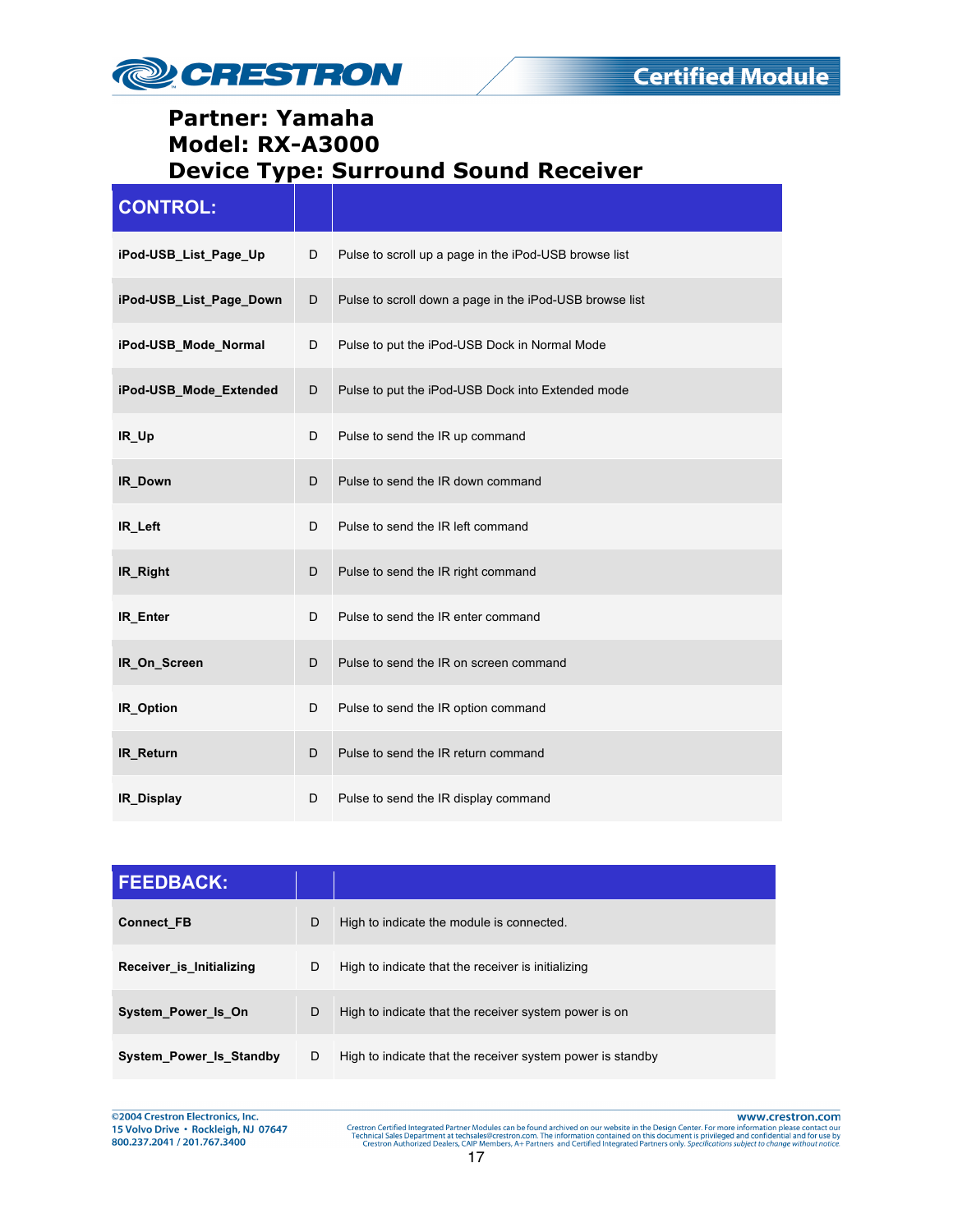

#### **FEEDBACK:**

| ______                                  |             |                                                            |
|-----------------------------------------|-------------|------------------------------------------------------------|
| System_Party_Mode_Is_On                 | D           | High to indicate that the receiver party mode is on        |
| System_Party_Mode_Is_Off                | D           | High to indicate that the receiver party mode is off       |
| Main HDMI Output Configu<br>ration_Text | $\mathbf S$ | Displays the current HDMI output configuration             |
| Main_HDMI_Processor_Stat<br>e_Text      | S           | Displays the HDMI processors current state                 |
| Main_HDMI_Aspect_Text                   | S           | Displays the HDMI outputs aspect ratio                     |
| Main_HDMI_Resolution_Text               | S           | Displays the HDMI outputs resolution                       |
| Main_Zone_Name_Text                     | S           | Displays the name stored in the receiver for the main zone |
| Main_Power_Is_On                        | D           | High to indicate the main zone power is on                 |
| Main_Power_Is_Standby                   | D           | High to indicate the main zone power is standby            |
| Main_Sleep_ls_Off                       | D           | High to indicate the main zone sleep timer is off          |
| Main<br>Sleep_Is_120_Minutes            | D           | High to indicate the main zone sleep timer is 120 min      |
| Main_Sleep_Is_90_Minutes                | D           | High to indicate the main zone sleep timer is 90 min       |
| Main_Sleep_Is_60_Minutes                | D           | igh to indicate the main zone sleep timer is 60 min        |
| Main_Sleep_Is_30_Minutes                | D           | High to indicate the main zone sleep timer is 30 min       |
| Main_Sleep_Timer_Text                   | S           | Indicates the Main zone sleep timer time                   |
| Main_Volume_Level_Text                  | S           | Indicates the Main zone volume level                       |
| Main_Initial_Volume_Mode_i<br>s_On      | $\mathsf D$ | High to indicate the main zone initial volume mode is on   |
| Main_Initial_Volume_Mode_i<br>s_Off     | D           | High to indicate the main zone initial volume mode is off  |
| Main_Mute_Is_On                         | D           | High to indicate the main zone is muted                    |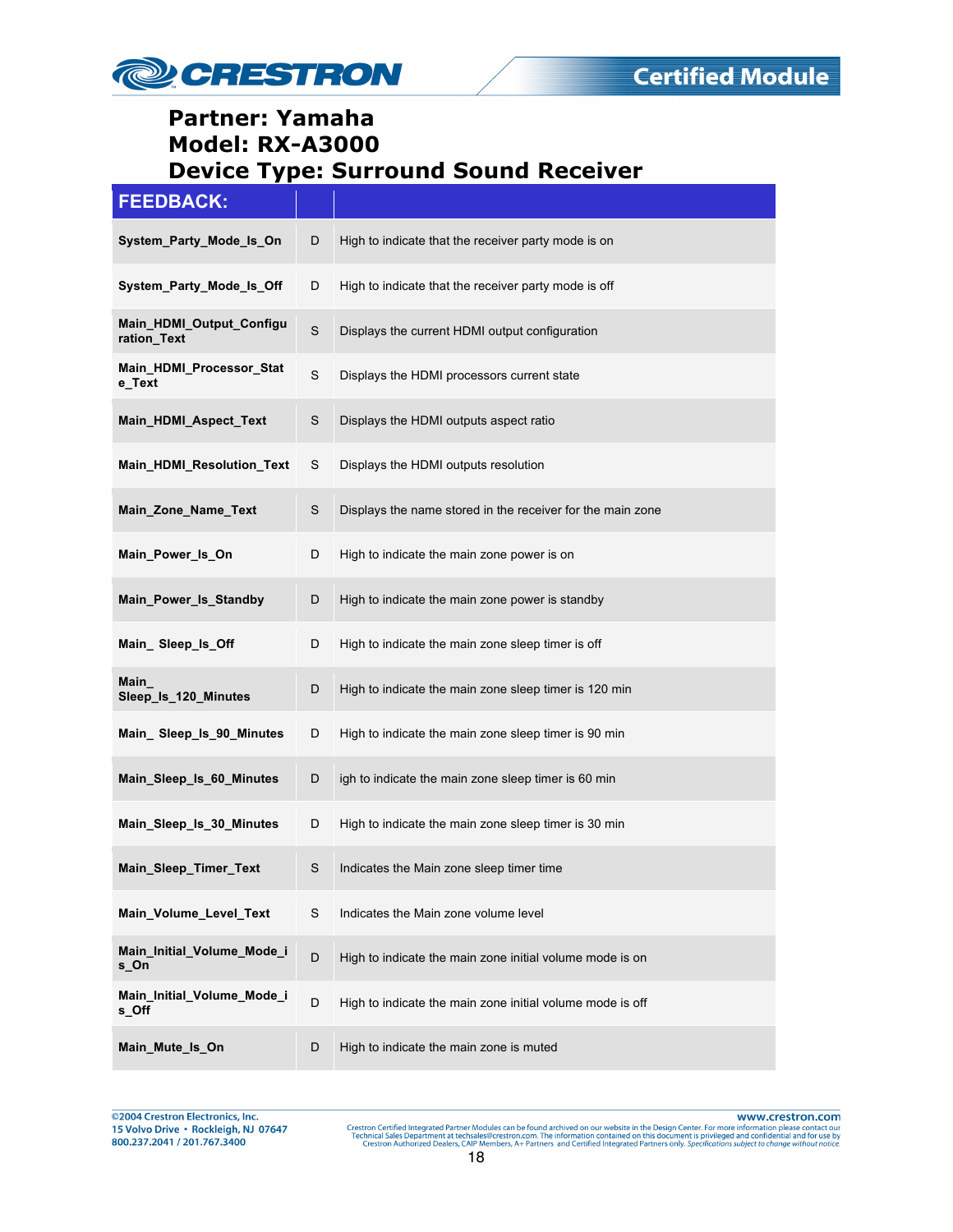

| <b>FEEDBACK:</b>                          |             |                                                                   |
|-------------------------------------------|-------------|-------------------------------------------------------------------|
| Main_Input_Is *                           | D           | High to indicate the main zone is on *                            |
| Main_Scene_*_Name_Text                    | S           | Displays The Name For Main Zone Scene *                           |
| Main_Input_Audio_Type_Te<br>xt            | S           | Displays the type of audio used for the main zone's current input |
| Main Decoder Mode Text                    | S           | Displays the decoder mode for the surround processor              |
| Main Pure Direct Mode Sta<br>tus_Text     | S           | Displays the pure direct mode state                               |
| Main_Adaptive_Dynamic_Ra<br>nge_Mode_Text | $\mathbf S$ | Displays the adaptive dynamic range mode state                    |
| Main_Lip_Sync_Mode_Statu<br>s_Text        | S           | Displays the lip sync mode state                                  |
| <b>Main_Straight_Mode_Status</b><br>_Text | S           | Displays the straight mode state                                  |
| Main_Sound_Program_Mode<br>_Text          | S           | Displays the sound program mode                                   |
| Main_Adaptive_DSP_Mode_<br>Text           | S           | Displays the adaptive dsp mode                                    |
| Main_3D_Cinema_Mode_Tex<br>t              | $\mathbf S$ | Displays the 3d cinema mode                                       |
| Main_EX_Decoder_Mode_Te<br>xt             | $\mathbb S$ | Displays the ex decode mode                                       |
| Main_2Channel_Decoder_M<br>ode_Text       | S           | Displays the 2 Channel decode mode                                |
| Main_Enhancer_Mode_Text                   | S           | Displays the Enhancer mode                                        |
| Zone*_Name_Text                           | S           | Displays the name stored in the receiver for zone *               |
| Zone*_Power_Is_On                         | D           | High to indicate the zone * power is on                           |
| Zone*_Power_Is_Standby                    | D           | High to indicate the zone * power is standby                      |
| Zone*_Sleep_Timer_Text                    | D           | Indicates the Zone * sleep timer time                             |
| ZoneΩ_Sleep_is_Off                        | D           | High to indicate the zone * sleep timer is off                    |

@2004 Crestron Electronics, Inc. 15 Volvo Drive · Rockleigh, NJ 07647 800.237.2041 / 201.767.3400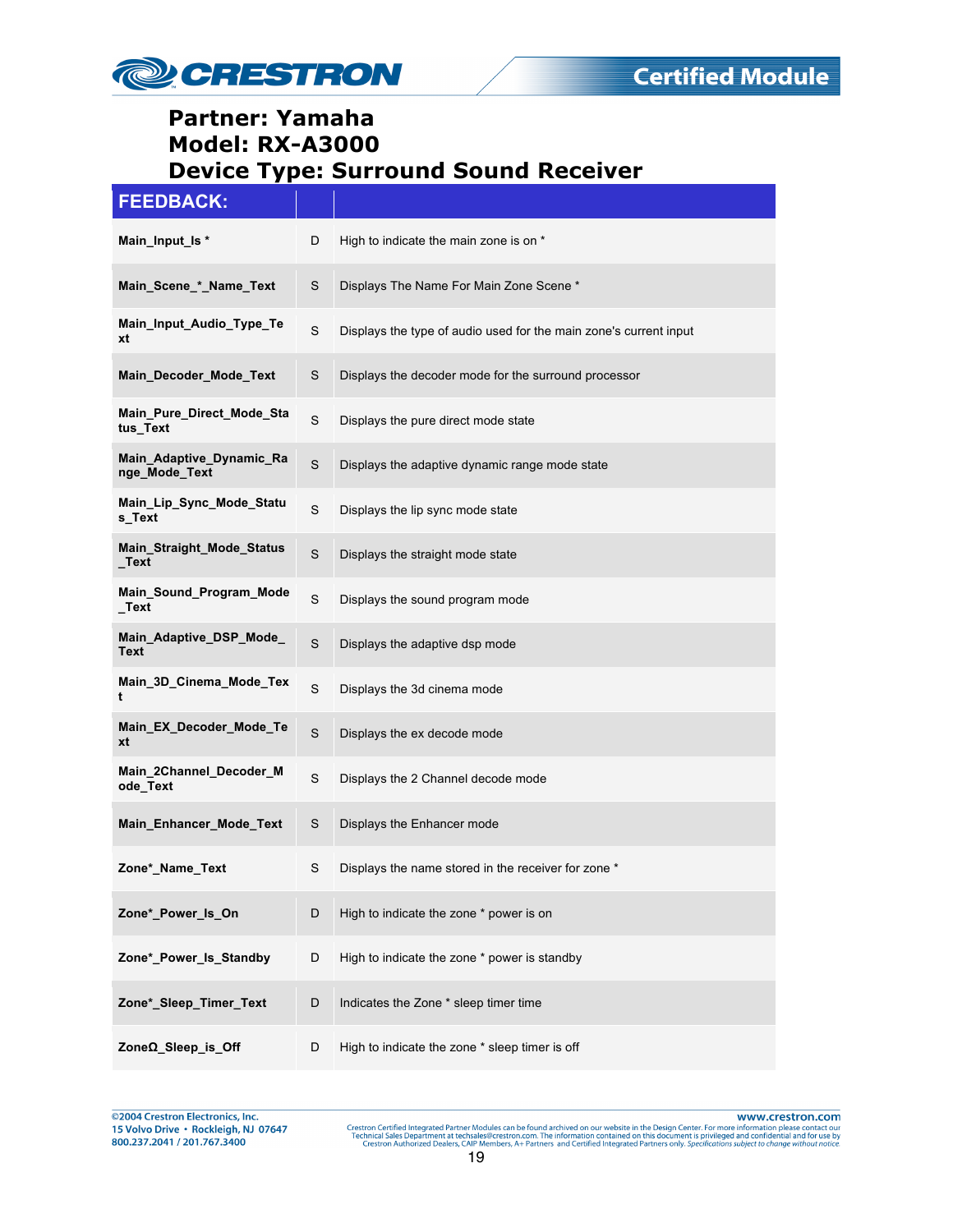

| <b>FEEDBACK:</b>                     |   |                                                          |
|--------------------------------------|---|----------------------------------------------------------|
| Zone* Sleep Is 120 Minute<br>s       | D | High to indicate the zone * sleep timer is 120 min       |
| Zone*_Sleep_ls_90_Minutes            | D | High to indicate the zone * sleep timer is 90 min        |
| Zone*_Sleep_ls_60_Minutes            | D | High to indicate the zone * sleep timer is 60 min        |
| Zone* Sleep Is 30 Minutes            | D | High to indicate the zone * sleep timer is 30 min        |
| Zone*_Volume_Level_Text              | S | Indicates the zone * volume level                        |
| Zone*_Volume_Is_Variable             | D | High to indicate that zone * has a fixed volume level    |
| Zone*_Volume_Is_Variable             | D | High to indicate that zone * has a variable volume level |
| Zone*<br>Initial_Volume_Mode_is_On   | D | High to indicate zone * initial volume mode is on        |
| Zone*_Initial_Volume_Mode<br>_is_Off | D | High to indicate zone * initial volume mode is off       |
| Zone*_Mute_Is_On                     | D | High to indicate the zone * is muted                     |
| Zone*_input_ls *                     | D | High to indicate zone * input is on *                    |
| Zone*_Scene_*_Name_Text              | S | Displays The Name For Zone 2 Scene *                     |
| Tuner_Band_Is_FM                     | D | High to indicate that the tuner is on the fm band        |
| Tuner Band Is AM                     | D | High to indicate that the tuner is on the am band        |
| Tuner_Preset_Mode_Is_Rec<br>all      | S | High to indicate that the tuner preset mode is recall    |
| Tuner_Preset_Mode_Is_Sav<br>е        | D | High to indicate that the tuner preset mode is save      |
| Tuner Audio Mode Is Mon<br>o         | D | High to indicate that the tuner audio mode is mono       |
| Tuner_Audio_Mode_Is_Stere<br>o       | D | High to indicate that the tuner audio mode is stereo     |
| Tuner_Preset_ls_*                    | D | High to indicate that tuner preset * is active           |

©2004 Crestron Electronics, Inc. 15 Volvo Drive · Rockleigh, NJ 07647 800.237.2041 / 201.767.3400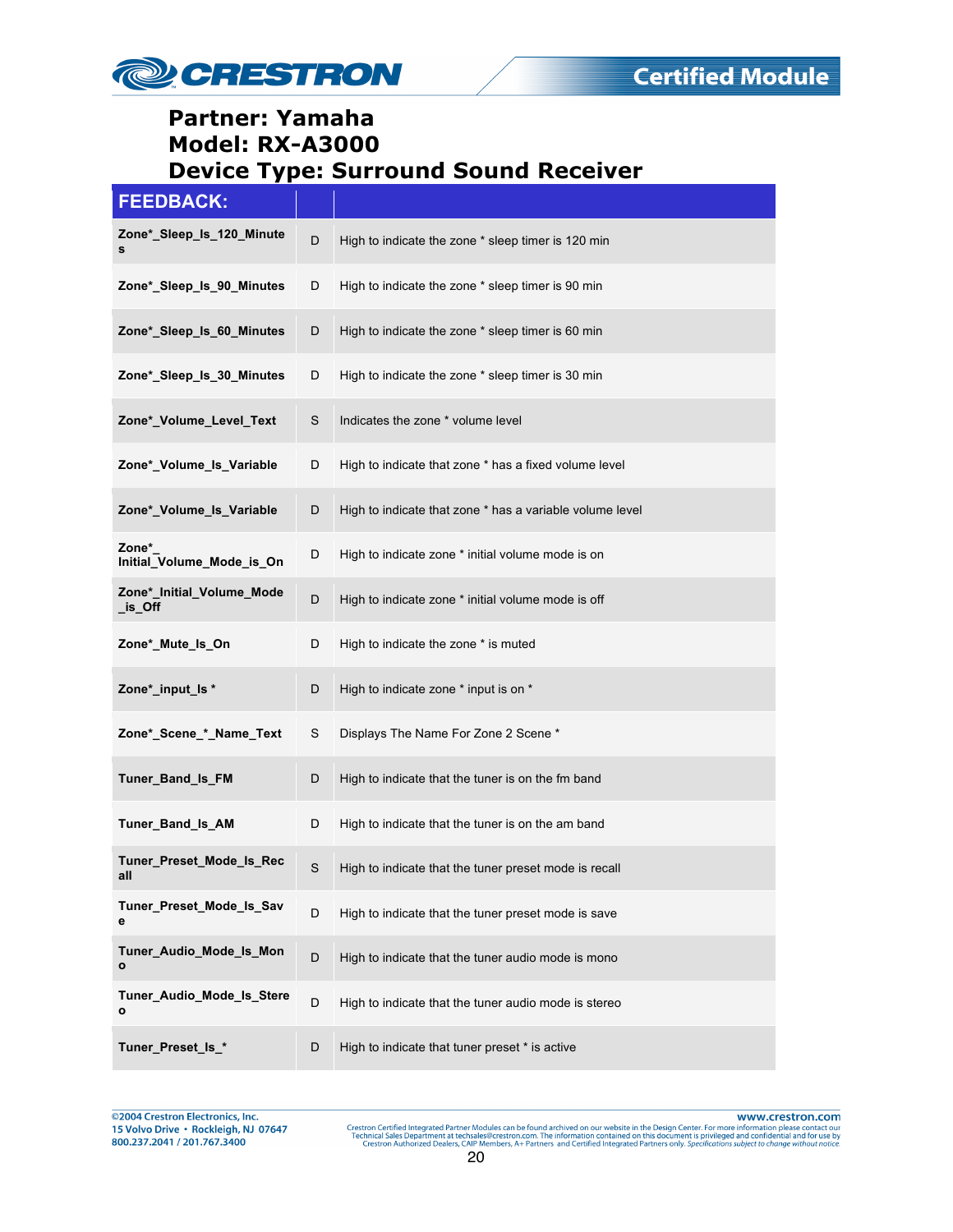

| <b>FEEDBACK:</b>                      |             |                                                                                             |
|---------------------------------------|-------------|---------------------------------------------------------------------------------------------|
| Tuner_Mode_Is_Auto                    | D           | High to indicate that the tuner mode is auto                                                |
| Tuner_Mode_Is_Manual                  | D           | High to indicate that the tuner mode is manual                                              |
| Tuner_Station_Is_Tuned                | D           | High to indicate that the station is tuned                                                  |
| Tuner_Station_Is_Stereo               | D           | High to indicate that the current station is in stereo                                      |
| Tuner_Station_Is_Mono                 | D           | High to indicate that the current station is in mono                                        |
| Tuner_Station_Is_HD                   | D           | High to indicate that the current station is in HD                                          |
| Tuner_HD_Program_*_Is_Av<br>ailable   | D           | High when HD program * is available for selection                                           |
| Tuner_HD_Program_*_Is_Av<br>ailable   | D           | Is High To indicate that the currently tuned station has available HD Programs<br>to select |
| <b>Tuner_Keypad_Value</b>             | A           | Shows The Value for Tuner Direct Tune Function                                              |
| Tuner_Current_Frequency_T<br>ext      | $\mathbb S$ | Shows The Currently Tuned Frequency                                                         |
| Tuner_Current_Program_Nu<br>mber Text | $\mathbf S$ | Shows The Currently Tuned Program Number                                                    |
| Tuner_Current_Program_Ty<br>pe_Text   | $\mathbf S$ | Shows The Currently Tuned Program Type                                                      |
| Tuner_Current_Song_Text               | S           | Shows The Currently Tuned Song                                                              |
| Tuner_Current_Artist_Text             | S           | Shows The Currently Tuned Artist                                                            |
| Tuner_Current_Album_Text              | S           | Shows The Currently Tuned Album                                                             |
| Pandora_Is_Not_Ready                  | D           | High to indicate that there is an error with Pandora                                        |
| Pandora_Is_Ready                      | D           | High to indicate that Pandora is ready to be used                                           |
| Pandora_Is_Playing                    | D           | High to indicate that Pandora is playing                                                    |
| Pandora Is Paused                     | D           | High to indicate that Pandora is paused                                                     |

@2004 Crestron Electronics, Inc. 15 Volvo Drive · Rockleigh, NJ 07647 800.237.2041 / 201.767.3400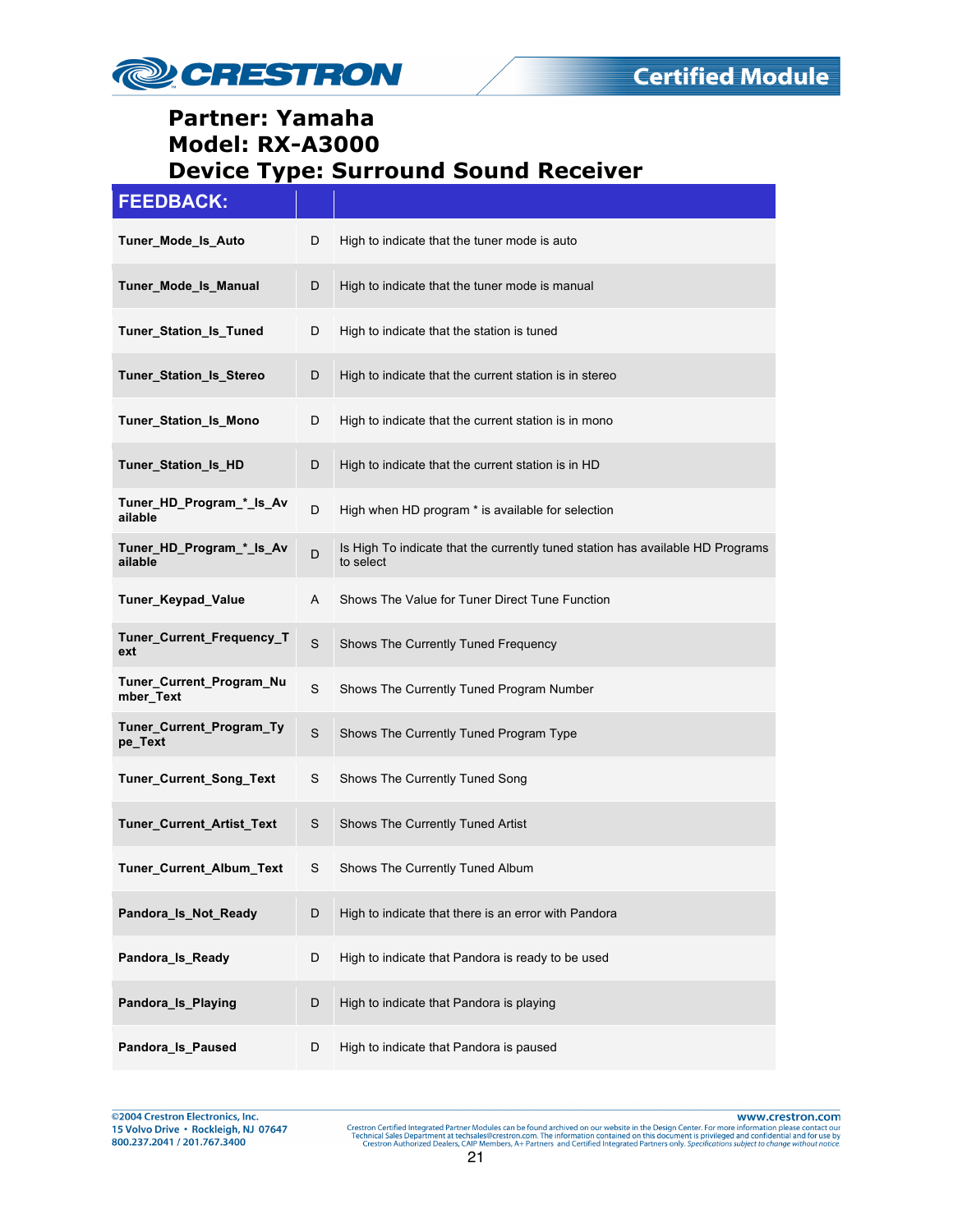

| <b>FEEDBACK:</b>                   |             |                                                                                                          |
|------------------------------------|-------------|----------------------------------------------------------------------------------------------------------|
| Pandora_Is_Stopped                 | D           | High to indicate that Pandora is stopped                                                                 |
| Pandora_Current_Song_Tex<br>t      | S           | Displays the current Pandora song name                                                                   |
| Pandora_Current_Album_Te<br>xt     | $\mathbf S$ | Displays the current Pandora album name                                                                  |
| Pandora_Current_Station_T<br>ext   | $\mathbf S$ | Displays the current Pandora station                                                                     |
| Pandora_Is_Thumbed_Up              | D           | High to indicate that the feedback for the current song is thumbs up                                     |
| Pandora_List_Layer_Text            | S           | Displays the current layer of the Pandora browse list                                                    |
| Pandora_List_Name_Text             | S           | Displays the current layer name of the Pandora browse list                                               |
| Pandora_List_Line*_Text            | S           | Displays the information of the Pandora browse list line *                                               |
| Pandora_Line_*_Is_Availabl<br>е    | D           | High to indicate that the current line is selectable.                                                    |
| Pandora_Memory_Preset_Lo<br>cation | A           | Location to which the current Pandora station will be stored when the Memory<br>save button is triggered |
| Napster_Is_Not_Ready               | D           | High to indicate that there is an error with Napster                                                     |
| Napster_Is_Ready                   | D           | High to indicate that Napster is ready to be used                                                        |
| Napster_Is_Playing                 | D           | High to indicate that Napster is playing                                                                 |
| Napster_Is_Stopped                 | D           | High to indicate that Napster is stopped                                                                 |
| Napster_Repeat_Mode_Text           | S           | Displays the current repeat mode for Napster                                                             |
| Napster_Shuffle_Mode_Text          | S           | Displays the current shuffle mode for Napster                                                            |
| Napster_Current_Song_Text          | $\mathsf S$ | Displays the current song for Napster                                                                    |
| Napster_Current_Artist_Text        | S           | Displays the current artist for Napster                                                                  |
| Napster_Current_Album_Te<br>xt     | $\mathbf S$ | Displays the current album for Napster                                                                   |

©2004 Crestron Electronics, Inc. 15 Volvo Drive · Rockleigh, NJ 07647 800.237.2041 / 201.767.3400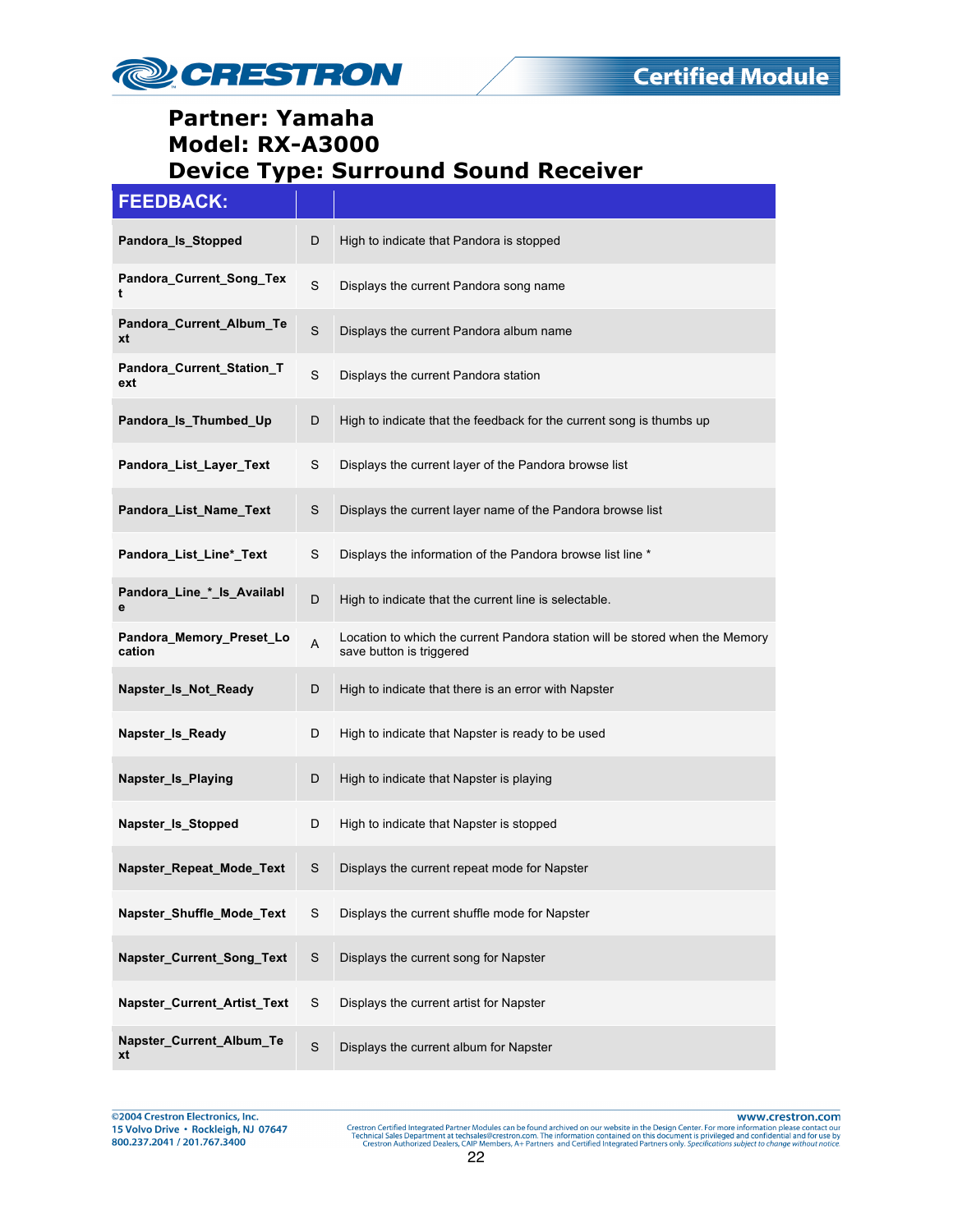

| <b>FEEDBACK:</b>                    |             |                                                                                                           |
|-------------------------------------|-------------|-----------------------------------------------------------------------------------------------------------|
| Napster_List_Layer_Text             | S           | Displays the Napster list layer info for the Napster browse list                                          |
| Napster_List_Name_Text              | $\mathsf S$ | Displays the Napster list layer name for the Napster browse list                                          |
| Napster_List_Line*_Text             | S           | Displays the information of the Napster browse list line *                                                |
| Napster_Line_*_ls_Available         | D           | High to indicate that the current line is selectable                                                      |
| Napster_Memory_Preset_Lo<br>cation  | A           | Location to which the current Napster station will be stored when the Memory<br>save button is triggered  |
| Siriusir_Is_Not_Ready               | D           | High to indicate that there is an error with Siriusir                                                     |
| Siriusir Is Ready                   | D           | High to indicate that Siriusir is ready to be used                                                        |
| Siriusir_Is_Playing                 | D           | High to indicate that Siriusir is playing                                                                 |
| Siriusir_Is_Stopped                 | D           | High to indicate that Siriusir is stopped                                                                 |
| Siriusir_Current_Song_Text          | S           | Displays the current song for Siriusir                                                                    |
| Siriusir_Current_Artist_Text        | S           | Displays the current artist for Siriusir                                                                  |
| Siriusir_Current_Album_Tex<br>t     | $\mathbf S$ | Displays the current album for Siriusir                                                                   |
| Siriusir_Current_Channel_T<br>ext   | $\mathbf S$ | Displays the current channel for Siriusir                                                                 |
| Siriusir_List_Layer_Text            | S           | Displays the Siriusir list layer info for the Siriusir browse list                                        |
| Siriusir_List_Name_Text             | S           | Displays the Siriusir list layer name for the Siriusir browse list                                        |
| Siriusir_List_Line*_Text            | $\mathsf S$ | Displays the information of the Siriusir browse list line *                                               |
| Siriusir_Line_*_ls_Available        | D           | High to indicate that the current line is selectable                                                      |
| Siriusir_Memory_Preset_Loc<br>ation | A           | Location to which the current Siriusir station will be stored when the Memory<br>save button is triggered |
| Rhapsody_Is_Not_Ready               | D           | High to indicate that there is an error with Rhapsody                                                     |

@2004 Crestron Electronics, Inc. 15 Volvo Drive · Rockleigh, NJ 07647 800.237.2041 / 201.767.3400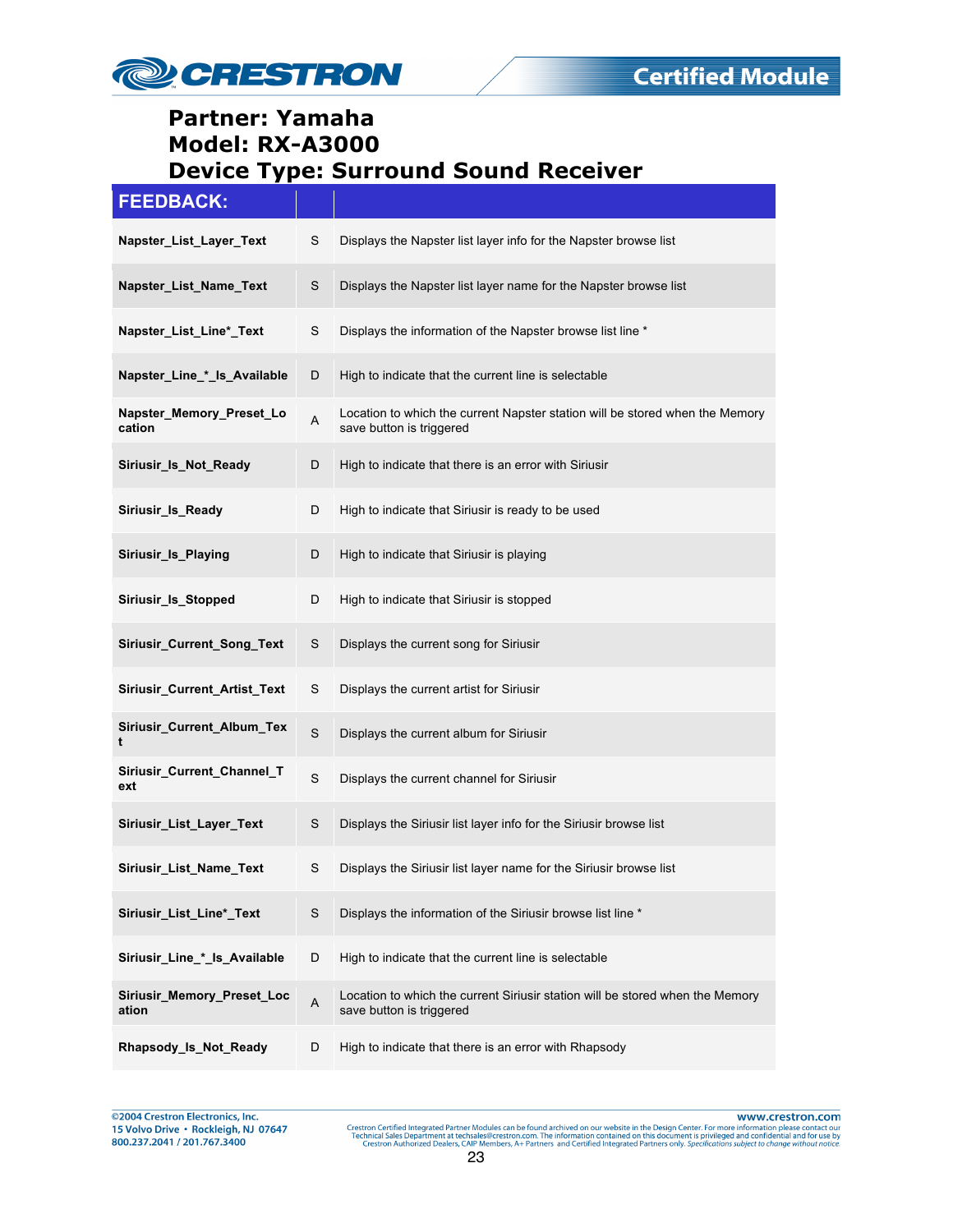

# **FEEDBACK:**

| Rhapsody_Is_Ready                   | D | High to indicate that Rhapsody is ready to be used                                                        |
|-------------------------------------|---|-----------------------------------------------------------------------------------------------------------|
| Rhapsody_Is_Playing                 | D | High to indicate that Rhapsody is playing                                                                 |
| Rhapsody_Is_Paused                  | D | High to indicate that Rhapsody is paused                                                                  |
| Rhapsody_Is_Stopped                 | D | High to indicate that Rhapsody is stopped                                                                 |
| Rhapsody Repeat Mode Te<br>xt       | S | Displays the current repeat mode for Rhapsody                                                             |
| Rhapsody_Shuffle_Mode_Te<br>xt      | S | Displays the current shuffle mode for Rhapsody                                                            |
| Rhapsody_Current_Song_Te<br>xt      | S | Displays the current song for Rhapsody                                                                    |
| Rhapsody_Current_Artist_T<br>ext    | S | Displays the current artist for Rhapsody                                                                  |
| Rhapsody_Current_Album_<br>Text     | S | Displays the current album for Rhapsody                                                                   |
| Rhapsody_List_Layer_Text            | S | Displays the Rhapsody list layer info for the Rhapsody browse list                                        |
| Rhapsody_List_Name_Text             | S | Displays the Rhapsody list layer name for the Rhapsody browse list                                        |
| Rhapsody_List_Line*_Text            | S | Displays the information of the Rhapsody browse list line *                                               |
| Rhapsody_Line_*_ls_Availa<br>ble    | D | High to indicate that the current line is selectable                                                      |
| Rhapsody_Memory_Preset_<br>Location | A | Location to which the current Rhapsody station will be stored when the<br>Memory save button is triggered |
| PC Is Not Ready                     | D | High to indicate that there is an error with PC                                                           |
| PC_Is_Ready                         | D | High to indicate that PC is ready to be used                                                              |
| PC_Is_Playing                       | D | High to indicate that PC is playing                                                                       |
| PC Is Paused                        | D | High to indicate that PC is paused                                                                        |
| PC_ls_Stopped                       | D | High to indicate that PC is stopped                                                                       |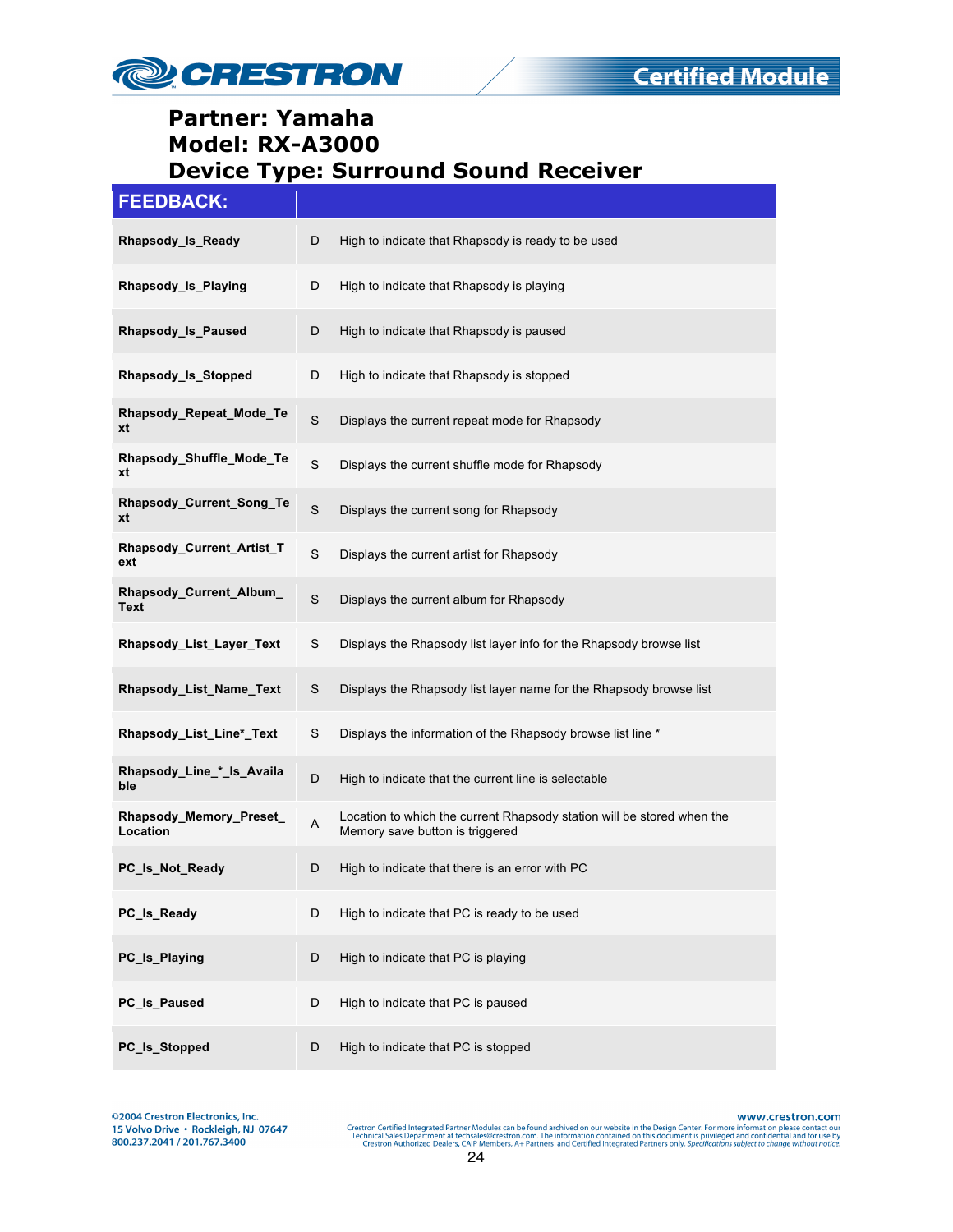

| <b>FEEDBACK:</b>                  |   |                                                                                                     |
|-----------------------------------|---|-----------------------------------------------------------------------------------------------------|
| PC_Repeat_Mode_Text               | S | Displays the current repeat mode for PC                                                             |
| PC_Shuffle_Mode_Text              | S | Displays the current shuffle mode for PC                                                            |
| PC_Current_Song_Text              | S | Displays the current song for PC                                                                    |
| PC_Current_Artist_Text            | S | Displays the current artist for PC                                                                  |
| PC_Current_Album_Text             | S | Displays the current album for PC                                                                   |
| PC_List_Layer_Text                | S | Displays the PC list layer info for the PC browse list                                              |
| PC_List_Name_Text                 | S | Displays the PC list layer name for the PC browse list                                              |
| PC_List_Line*_Text                | S | Displays the information of the PC browse list line *                                               |
| PC Line * Is Available            | D | High to indicate that the current line is selectable                                                |
| PC_Memory_Preset_Locatio<br>n     | A | Location to which the current PC station will be stored when the Memory save<br>button is triggered |
| Net_Radio_Is_Not_Ready            | D | High to indicate that there is an error with Net Radio                                              |
| Net_Radio_Is_Ready                | D | High to indicate that Net Radio is ready to be used                                                 |
| Net_Radio_Is_Playing              | D | High to indicate that Net Radio is playing                                                          |
| Net_Radio_Is_Stopped              | D | High to indicate that Net Radio is stopped                                                          |
| Net_Radio_Current_Song_T<br>ext   | S | Displays the current song for Net Radio                                                             |
| Net_Radio_Current_Artist_T<br>ext | S | Displays the current artist for Net Radio                                                           |
| Net_Radio_List_Layer_Text         | S | Displays the Net Radio list layer info for the Net Radio browse list                                |
| Net_Radio_List_Name_Text          | S | Displays the Net Radio list layer name for the Net Radio browse list                                |
| Net_Radio_List_Line*_Text         | S | Displays the information of the Net Radio browse list line *                                        |

©2004 Crestron Electronics, Inc. 15 Volvo Drive · Rockleigh, NJ 07647 800.237.2041 / 201.767.3400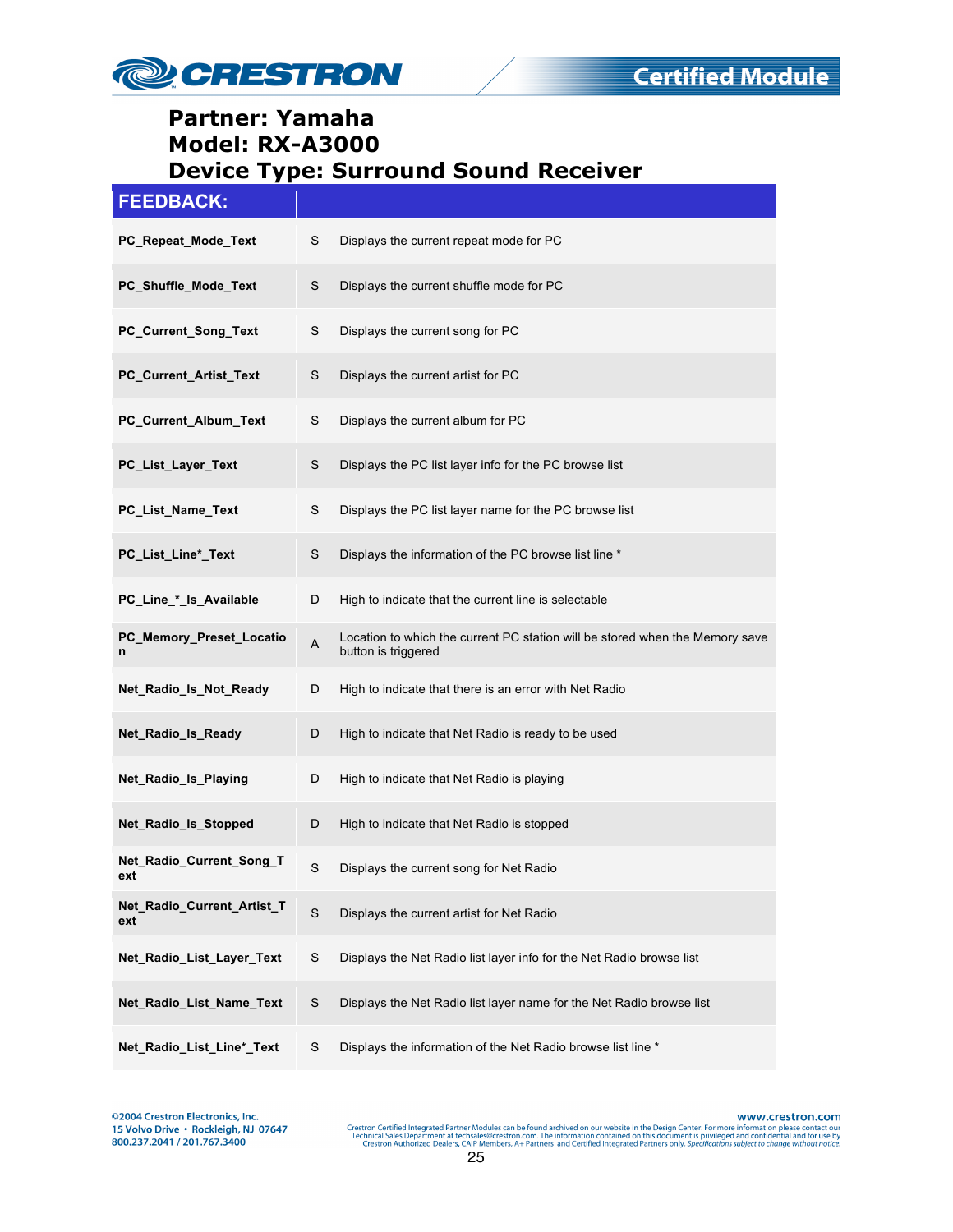

| <b>FEEDBACK:</b> |  |
|------------------|--|
|                  |  |

| Net_Radio_Line_*_Available<br>_FB     | D                         | High to indicate that the current line is selectable                                                       |
|---------------------------------------|---------------------------|------------------------------------------------------------------------------------------------------------|
| Net_Radio_Memory_Preset_<br>Location  | A                         | Location to which the current Net Radio station will be stored when the<br>Memory save button is triggered |
| USB_Is_Not_Ready                      | D                         | High to indicate that there is an error with USB                                                           |
| USB_Is_Ready                          | D                         | High to indicate that USB is ready to be used                                                              |
| USB_Is_Playing                        | D                         | High to indicate that USB is playing                                                                       |
| USB_Is_Paused                         | D                         | High to indicate that USB is paused                                                                        |
| USB_ls_Stopped                        | D                         | High to indicate that USB is stopped                                                                       |
| USB_Repeat_Mode_Text                  | S                         | Displays the current repeat mode for USB                                                                   |
| USB_Shuffle_Mode_Text                 | S                         | Displays the current shuffle mode for USB                                                                  |
| USB_Current_Song_Text                 | S                         | Displays the current song for USB                                                                          |
| <b>USB Current Artist Text</b>        | S                         | Displays the current artist for USB                                                                        |
| USB_Current_Album_Text                | S                         | Displays the current album for USB                                                                         |
| USB_List_Layer_Text                   | S                         | Displays the USB list layer info for the USB browse list                                                   |
| USB_List_Name_Text                    | S                         | Displays the USB list layer name for the USB browse list                                                   |
| <b>USB List Line* Text</b>            | S                         | Displays the information of the USB browse list line *                                                     |
| USB_Line_*_ls_Available               | D                         | High to indicate that the current line is selectable                                                       |
| <b>USB Memory Preset Locati</b><br>on | $\boldsymbol{\mathsf{A}}$ | Location to which the current USB station will be stored when the Memory<br>save button is triggered       |
| <b>Bluetooth Is Not Ready</b>         | D                         | High to indicate that the Bluetooth device is not ready                                                    |
| <b>Bluetooth_Is_Ready</b>             | D                         | High to indicate that the Bluetooth device is ready                                                        |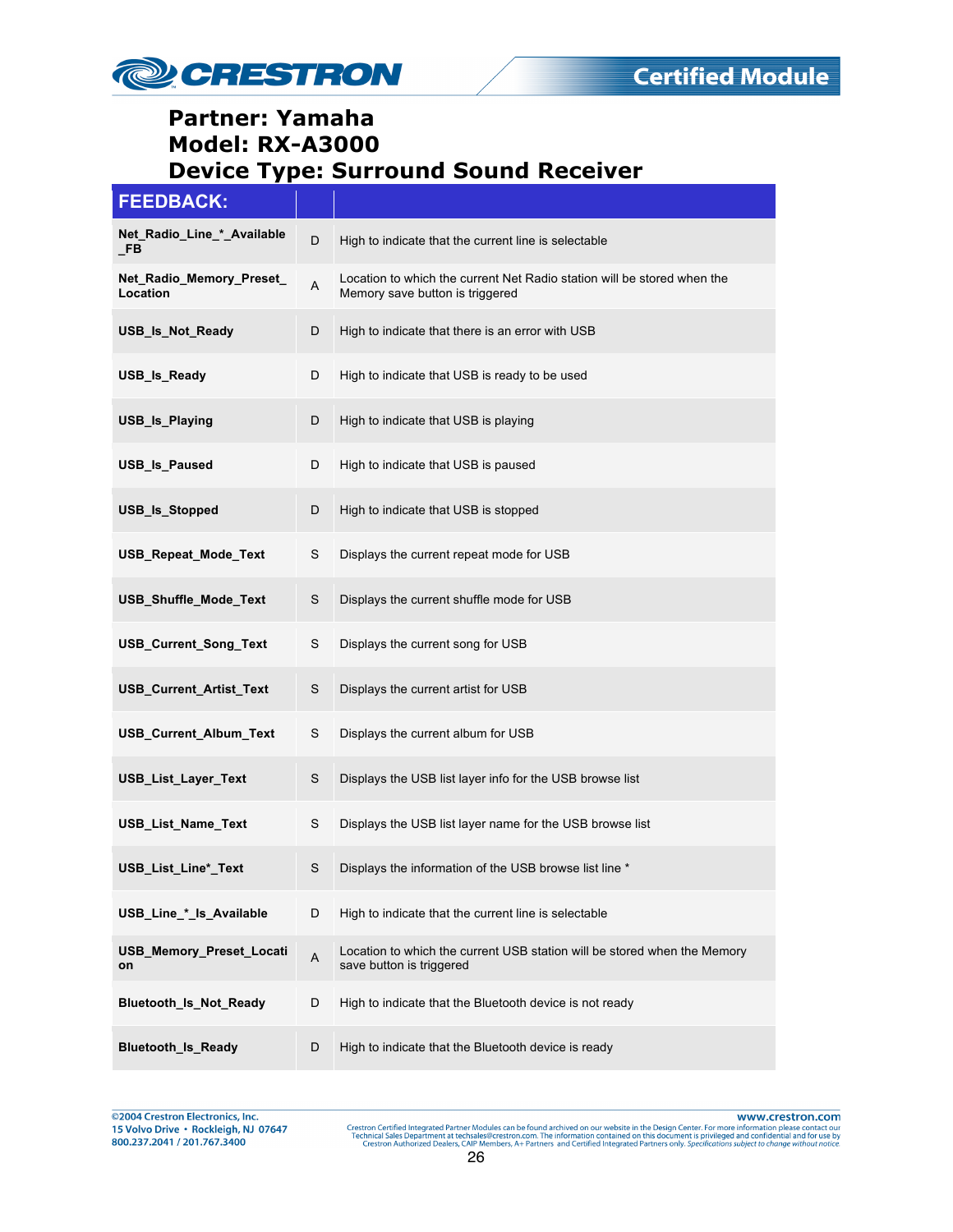

| <b>FEEDBACK:</b>                              |   |                                                                  |
|-----------------------------------------------|---|------------------------------------------------------------------|
| iPod_Is_Not_Ready                             | D | High to indicate that there is an error with the iPod dock       |
| iPod_ls_Ready                                 | D | High to indicate that iPod is ready to be used                   |
| iPod_ls_Playing                               | D | High to indicate that iPod is playing                            |
| iPod_ls_Paused                                | D | High to indicate that iPod is paused                             |
| iPod_ls_Stopped                               | D | High to indicate that iPod is stopped                            |
| iPod_Repeat_Mode_Text                         | S | Displays the current repeat mode for iPod                        |
| iPod_Shuffle_Mode_Text                        | S | Displays the current shuffle mode for iPod                       |
| iPod_Current_Song_Text                        | S | Displays the current song for iPod                               |
| iPod_Current_Artist_Text                      | S | Displays the current artist for iPod                             |
| iPod_Current_Album_Text                       | S | Displays the current album for iPod                              |
| iPod_List_Layer_Text                          | S | Displays the iPod list layer info for the iPod browse list       |
| iPod_List_Name_Text                           | S | Displays the iPod list layer name for the iPod browse list       |
| iPod_List_Line*_Text                          | S | Displays the information of the iPod browse list line *          |
| iPod_Line_*_ls_Available                      | D | High to indicate that the current line is selectable             |
| iPod Mode Is Normal                           | D | High to indicate that the iPod dock is in normal mode            |
| iPod_Mode_Is_Extended                         | D | High to indicate that the iPod dock is in extended mode          |
| Sirius Is Not Ready                           | D | High to indicate that the Sirius tuner is not ready              |
| Sirius_Is_Ready                               | D | High to indicate that the Sirius tuner is ready                  |
| Sirius_Search_Mode_Is_All_<br><b>Channels</b> | D | High to indicate that the Sirius tuner search mode is set to all |

@2004 Crestron Electronics, Inc. 15 Volvo Drive · Rockleigh, NJ 07647 800.237.2041 / 201.767.3400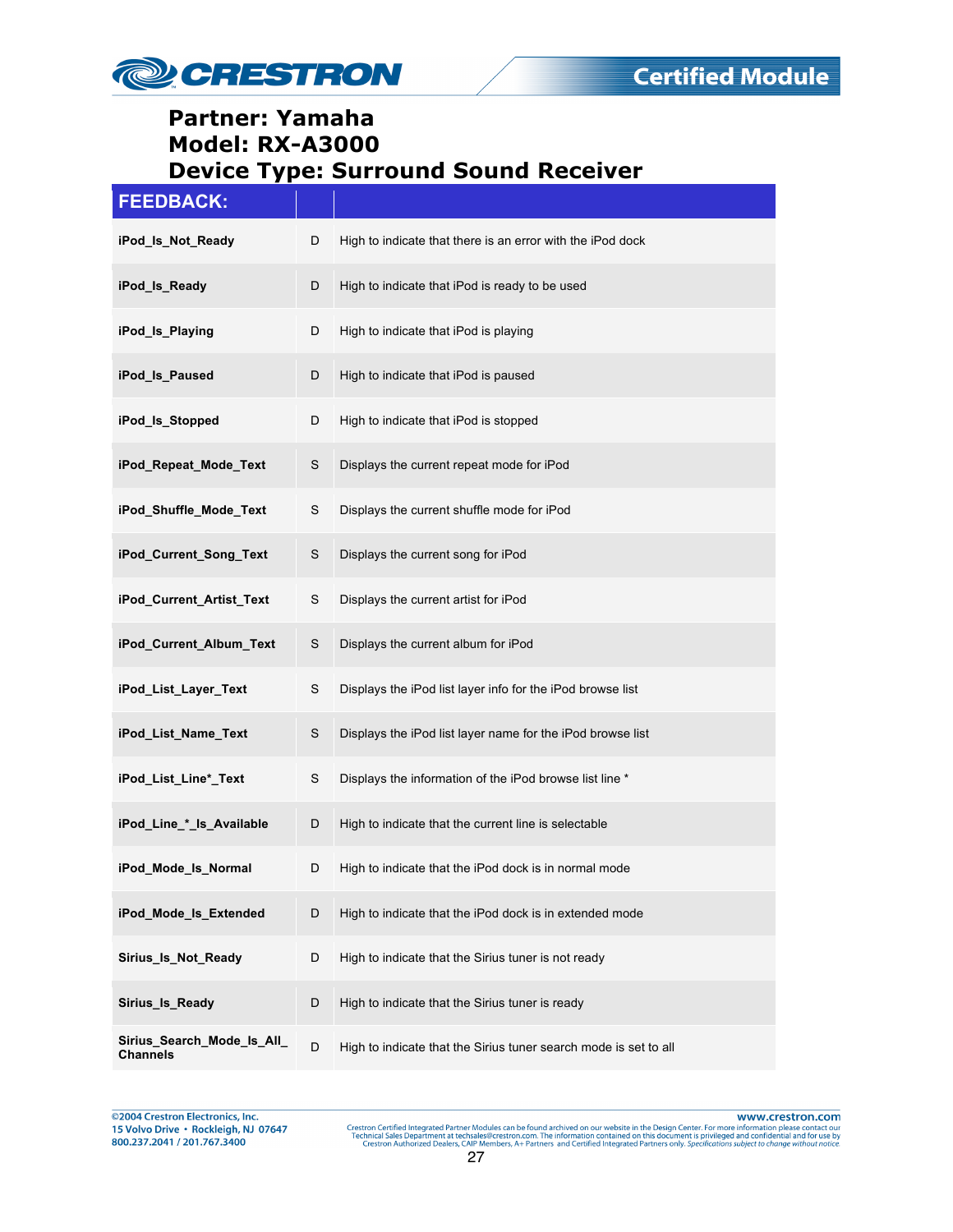

#### **FEEDBACK:**

| Sirius Search Mode Is Cat<br>egory     | D           | High to indicate that the Sirius tuner search mode is set to category                                   |
|----------------------------------------|-------------|---------------------------------------------------------------------------------------------------------|
| Sirius_Search_Mode_Is_Pre<br>set       | D           | High to indicate that the Sirius tuner search mode is set to preset                                     |
| Sirius Preset Mode Is<br>Recall        | D           | High to indicate that the Sirius tuner search mode is set to recall                                     |
| Sirius_Preset_Mode_Is_Sav<br>е         | D           | High to indicate that the Sirius tuner search mode is set to save                                       |
| Sirius_Preset_ls_*                     | D           | High to indicate that preset * is tuned                                                                 |
| Sirius_keypad_value                    | A           | Shows The Value for Sirius Tuner Direct Tune Function                                                   |
| Sirius Memory Preset Loca<br>tion      | Α           | Location to which the current Sirius station will be stored when the Memory<br>save button is triggered |
| Sirius Parental Lock Is On             | D           | High to indicate that the Sirius parental lock is on                                                    |
| Sirius_Parental_Lock_ls_Off            | D           | High to indicate that the Sirius parental lock is off                                                   |
| Sirius_Antenna_Level_Text              | S           | Indicates the antenna level for the Sirius tuner                                                        |
| Sirius_Current_Catagory_Te<br>xt       | S           | Indicates the current station category                                                                  |
| Sirius_Current_Channel_Nu<br>mber Text | S           | Indicates the current station channel number                                                            |
| Sirius_Current_Channel_Na<br>me_Text   | S           | Indicates the current station channel name                                                              |
| Sirius_Current_Artist_Text             | S           | Indicates the current artist name                                                                       |
| Sirius_Current_Song_Text               | S           | Indicates the current song name                                                                         |
| Sirius Current Composer T<br>ext       | $\mathbf S$ | Indicates the current song name                                                                         |